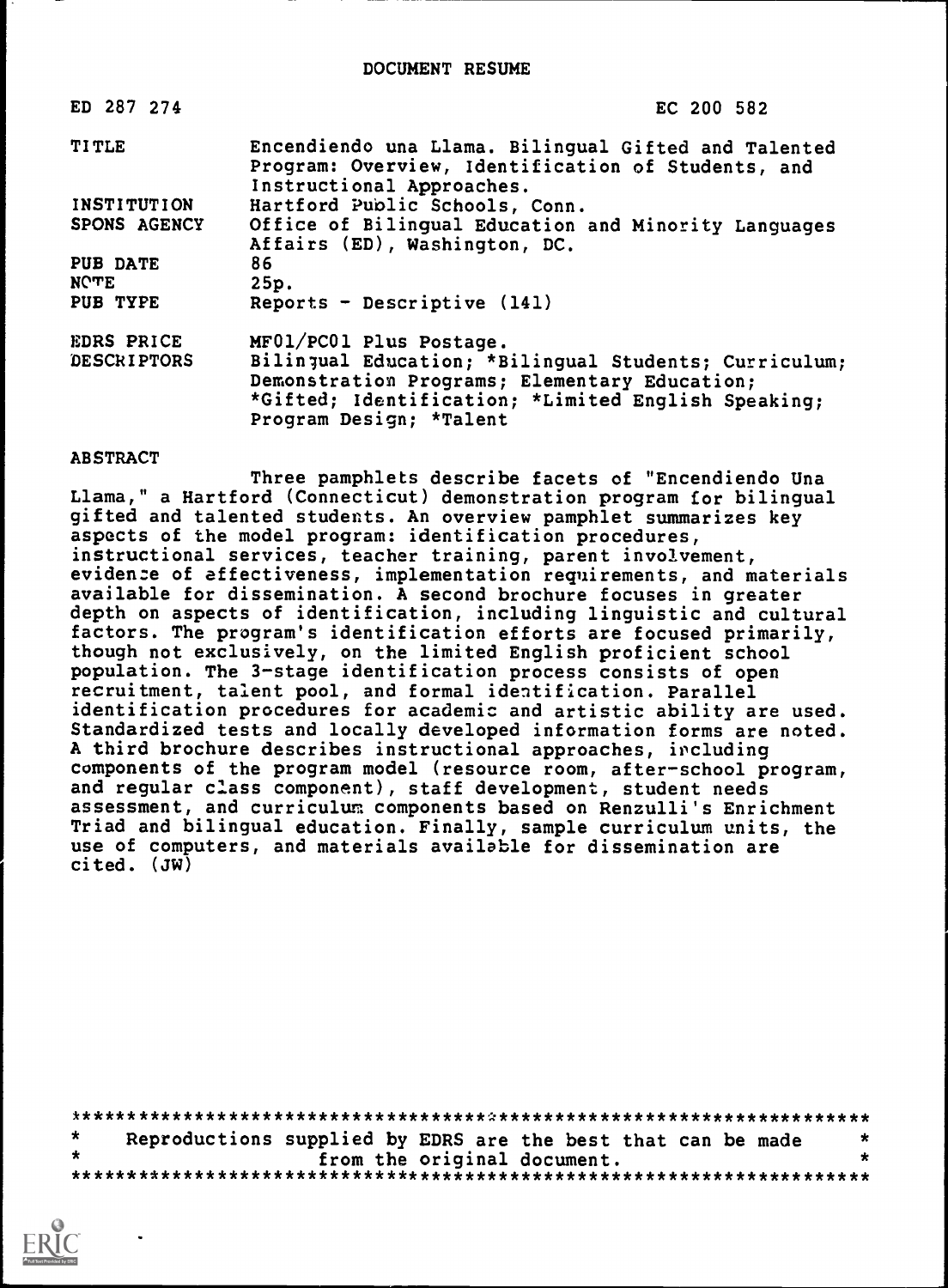U S DEPARTMENT OF EDUCATION Office of Educational Research and Improvement EDUCATIONAL RESOURCES INFORMATION CENTER (ERIC)

nnis document has been reproduced as received from the person or organization<br>received from the person or organization

C" Minor changes have been made to improve reproduction quality

Points of view or opinions stated in this docu-<br>ment ido inot inecessarily represent of icial<br>OERI position or policy

# 1287274 Encendardo **Billngual Gifted and<br>Talented Program** Hartford, Connecticut "PERMISSION TO REPRODUCE THIS MATERIAL HAS BEEN GRANTED BY <u>aniel</u> arthu

 $\mathcal{A}$ 

S d'

200

dalam Mari 2004 dan kalendar dan Kalendar

 $143$ 

TO THE EDUCATIONAL RESOURCES INFORMATION CENTER (ERIC)."

 $\overline{z}$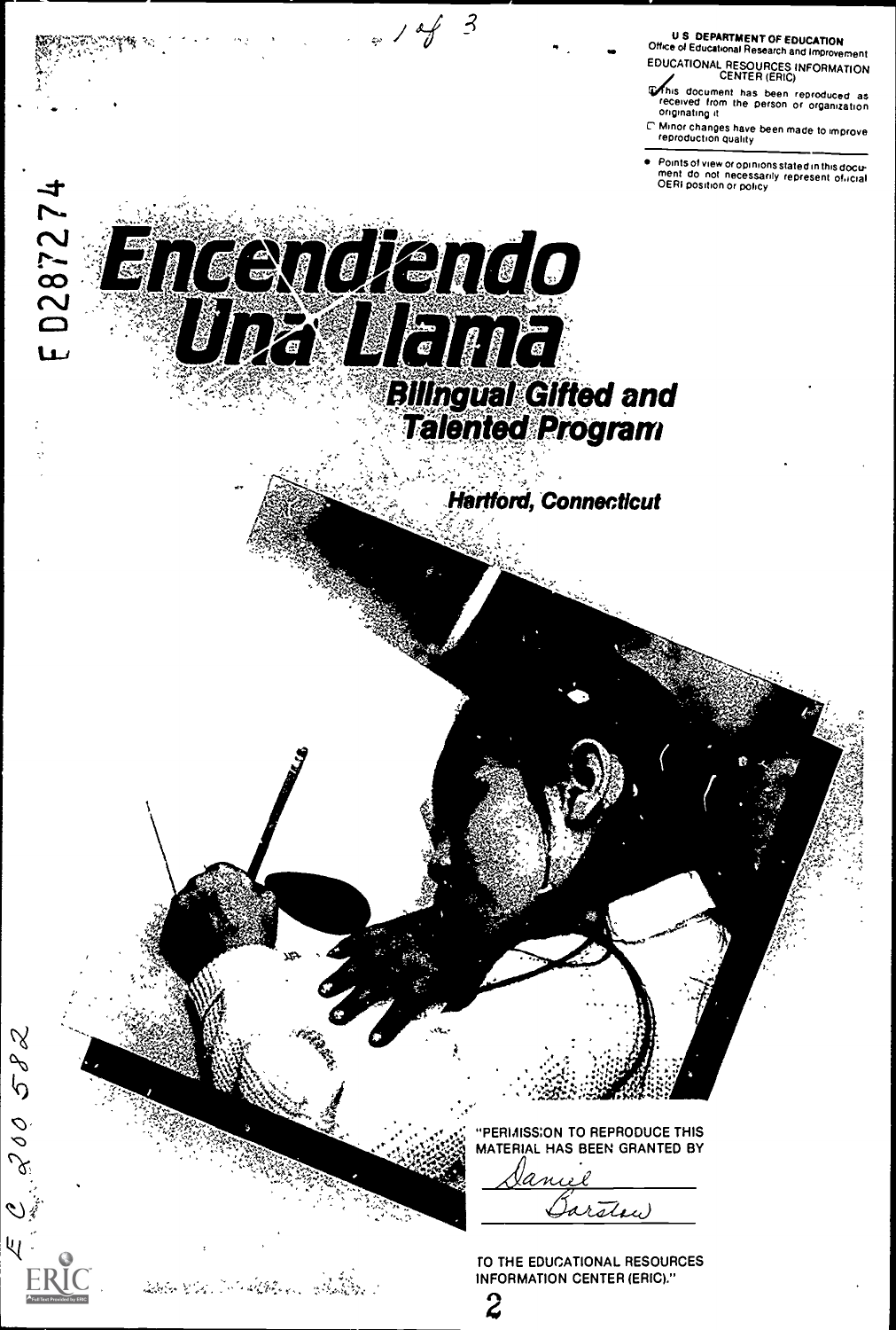Why are Hispanic and other limited English proficient children not involved in gifted and talented programs to the same extent as English dominant children? That was the question which confronted the Hartford, Conn public school system several years ago. Our conclusion was not that there was a lack of ability in these children, but that there was a lack of appropriate services for them Our response was to establish a comprehensive bilingual gifted and talented program, staffed by bilingual teachers, and serving students in an integrated contect, regardless of language dominance The program, called "Encendiendo Una Llama", or "Lighting a Flame", has been in operation since 1979 It is funded by Title VII (federal Bilingual Education funds) as a National Demonstration Project

"Already we have seen the impact of this program on participatns from previous years. They have begun to receive awards and other recognition for their intellectual and creative accomplishments." Daniel Barstow

1111111111111111111111111111111111111131111MMIN

Project Director



# Identification

Children are identified for the program through a Referral Form, Student Interview, Parent Questionnaire, work samples, standardized tests and trial participation All forms and tests are available in English and Spanish The program uses a "Talent Pool" approach, in which about 15% of the school's total population are identified as potentially gifted or talented Based on their demonstratea achievements in the program, about one third of tne students in the talent pool are then identified as intellectually gifted or artistically talented

# Instruction

The instructional approaches emphasize language development (in English and Spanish), higher level thinking skills, independent work and study skills, and development of creative thinking Students participate individually and 3 in small groups for instructional units and independent projects related to their strengths and interest areas

There are three components of the instructional services

 $\parallel$   $\bullet$  a bilingual gifted and Resource Room talented resource teacher serves students from the talent pool through a parttime pull-out approach during the school day

2 After School Program selected students participate in an after school program (4 days per week), which is staffed by regular classroom teachers who are specially trained to teach in the after school program,

 $\mathbf{3}_{\textcolor{red}{\bullet}}$  Regular Classroom<br> $\mathbf{3}_{\textcolor{red}{\bullet}}$  Component—regular Regular Classroom classroom teachers provide some acceleration and Enrichment activities for gifted and talented students in their classrooms. Supportive materials are provided by the "Llama" program.

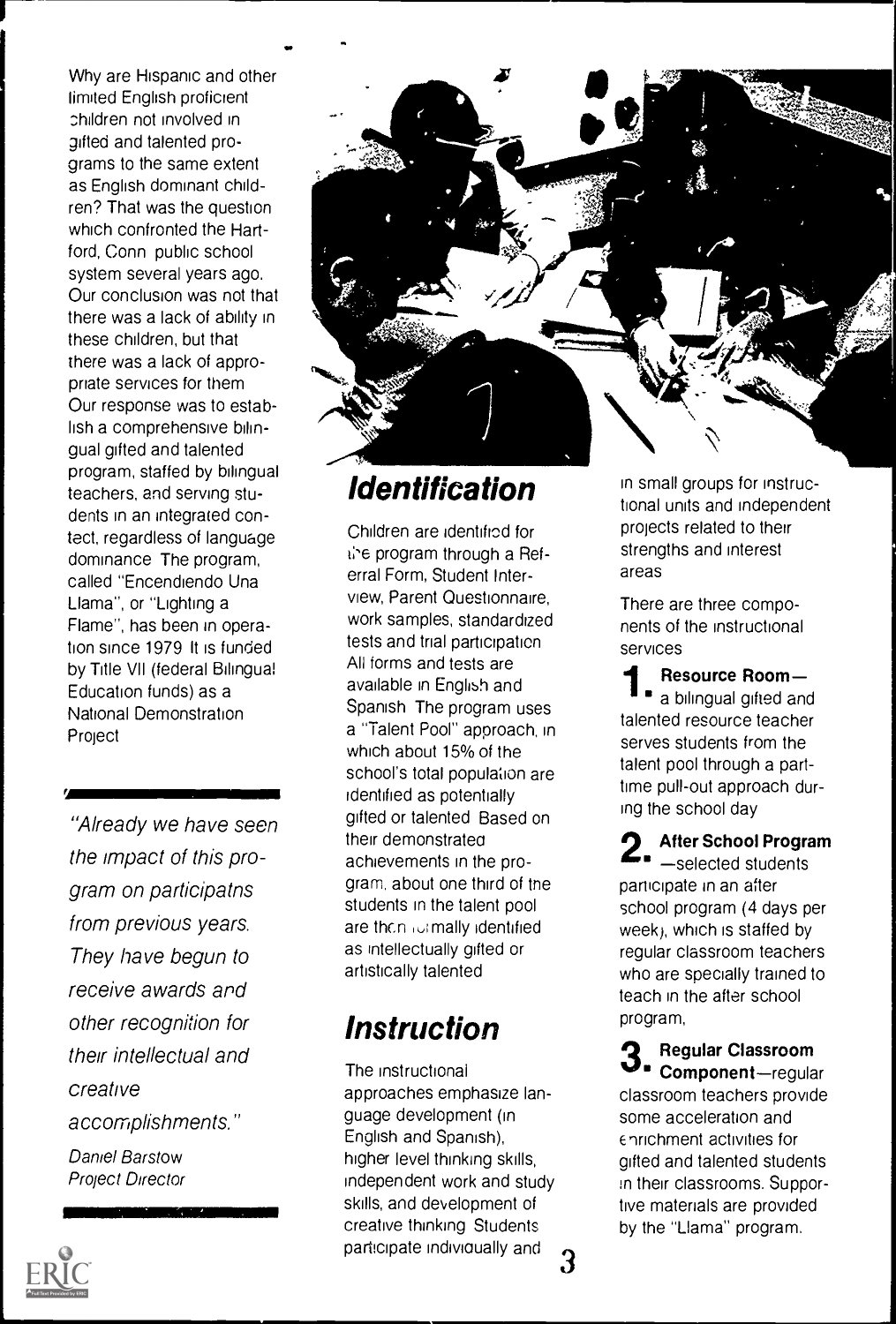# **Teacher** Training

 $\overline{1}$ 

The program trains resource teachers and after school staff through an initial concentrated training period, and then through on-going after school training sessions. The program trains regular classroom teachers through Saturday workshops, a summer workshop, individual communications, and the provision of supplementary information and materials

# Parent Involvement

Parents participate in various ways throughout the year The identification process includes parent participation in a "Planning and Placement Team" meeting for each identified child There also are individual and small group meetings throughout the year, dealing with such topics as identification, instructional services, and community resources Parents are also taught about supportive activities that they can do with their chiloren at home or in the community Open houses and project newspapers provide additional information for the parents

# Evidence of Effectiveness

The program has  $k$  en officially validated by the Connecticut State Department of Education as an effective program. Pre- and posttests indicated educationally significant gains in English and Spanisn reading, English and Spanish oral skills. math and c-eativity Also, student academic and artist<sub>i</sub>c projects were evaluated by project staff and outside experts as being of a "high caliber"

# Implementation **Requirements**

For school districts wishing to adopt the model, the program can be implemented either as a comprehensive bilingual gifted and talented program, or as an adjunct to an existing monolingual gifted and talented program

As a school-day resource program, one full-time resource teacher is necessary, along with a resource room and materials If the after school program is implemented, a few parttime teachers will be needed At least one member of the project staff must be bilingual

# **Dissemination** of Materials

Hand-outs include: identification forms, instructional guidelines, evaluation procedures, and parent materials Project staff are also developing a series of videotapes for training and dissemination Training may be conducted at project or adopter site Visitors are welcome by appointment



4

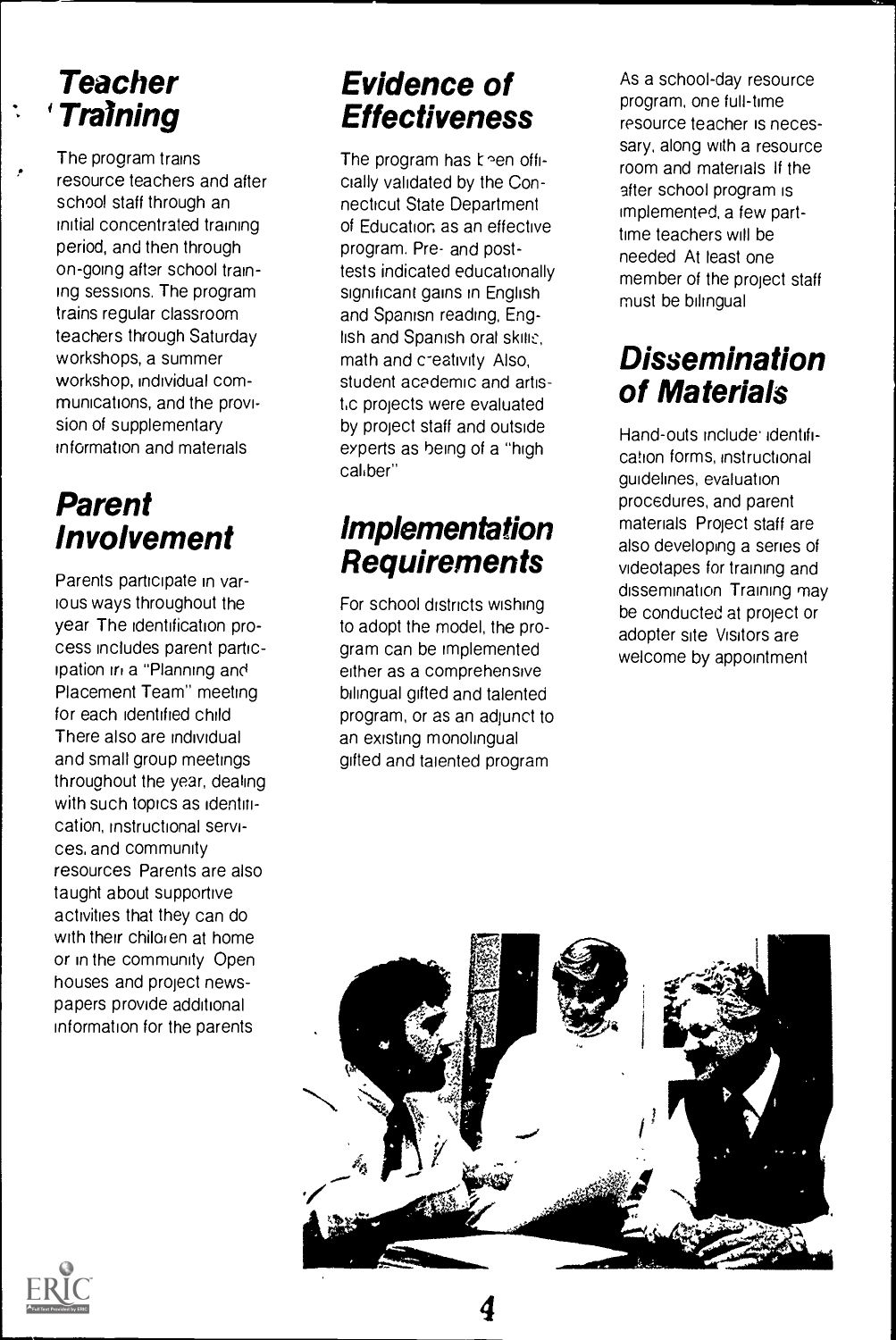Daniel Barstow Project Director "Encendiendo Una Llama" c/o Webster School 5 Cone Street Hartford, Connecticut 06105

(203) 722-8931

Hartford Public Schools, 1986



This work was developed under a grant with the Office of Bilingual Edication and Minority Language Affairs of the United States Depart Edur alion. The content however does not net essarily reflect the position or policy of OBEMLA, USDE, No official endorsement materials should be inferred



g and the state of the state of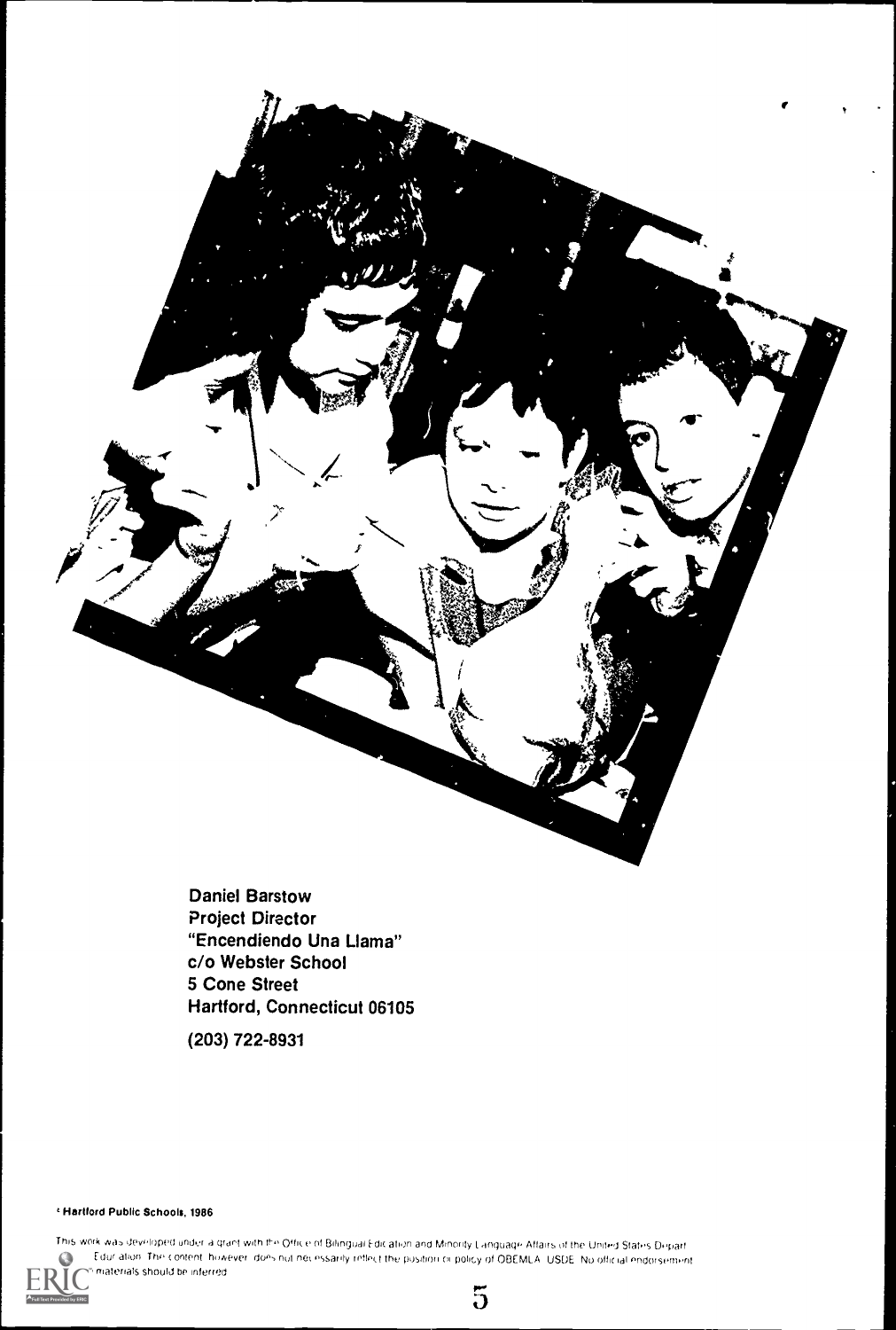# **Encendiendo** Una Llama

# Identification of Students Bilingual Gifted and Talented Program

7/

Hartford, Connecticut



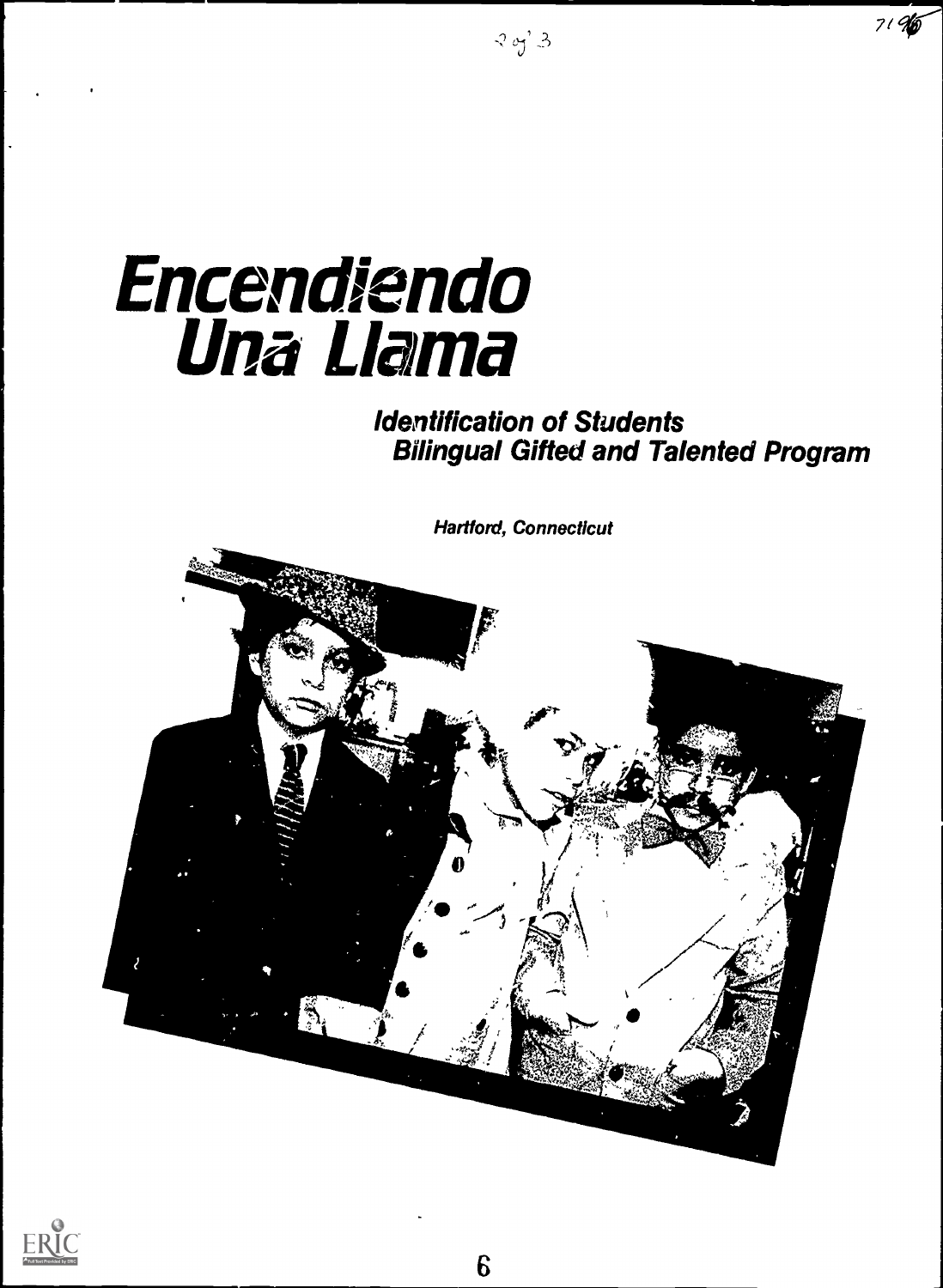#### ©Hartford Public Schools, 1986

This work was developed under a grant with the Office of Bilingual Education and Minority Language Affairs of the United States Department of Education The content, however, does not necessarily reflect the position or policy of OBEMLA/USDE No official endorsement of these materials should be inferred

These materials were written by Daniel Barstow, Project Director of "Encendiendo Una Llama" Funds for Encendiendo Una Llama" were provided by the Hartford Public Schools and by a federal grant authorized through Title VII (Bilingual Education Act) of the ESEA - Academic Excellence Program

1

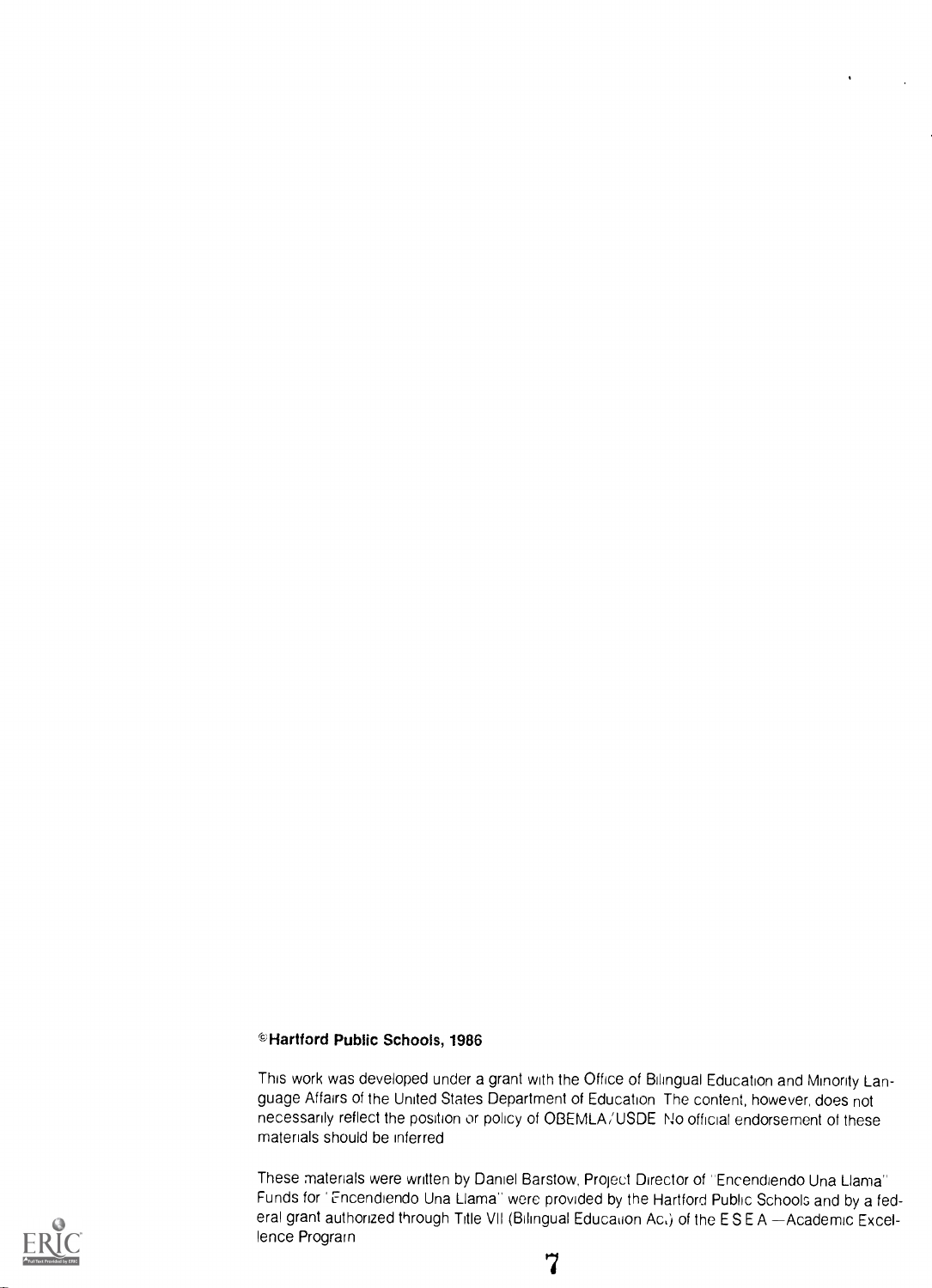# Definition:

"We have high expectations for these children. We expect them to be the future scientists, artists, musicians, and political leaders of our country. We want them to discover planets, make medical discoveries, compose music, resolve international problems . . . "

> Dino A. Galiano Assistant Superintendent for Instructional Support

Hartford defines gifted and talented children as those with "extraordinary learning ability" and/or "outstanding talent in the creative arts" These children demonstrate an interaction among three clusters of traits



# Language: ol

#### When we consider the identification of gifted and talented children who are limited in English proficiency, we are dealing with a unique sub-population with its own characteristics Linguistically, they are more likely to demonstrate their superior abilities in their dominant language Most of these children are also in the process of learning English as a second language, and this developing bilingualism is clearly an intellectual strength On the other hand, their limitations in English may have hindered some of their school and community learning experiences. An equitable identification process must neither exclude limited English proficient children, nor be blind to the intellectual & linguistic strengths of child ten who are fully bilingual

# Culture:

8 of special abilities Cultural faciors also need to be considered One must be familiar with the experiential background, community values, environmental resources, residential history and other factors which can affect the development and manifestation

In Hartford, as part of our research for the bilingual gifted and talented program, we conducted "Community Interviews" of local Hispanic (primarily Puerto Rican) parents, teachers, administrators, artists, and community leaders The interviewees mentioned several types of environmental factors which can affect the development of special abilities in Hispanic children

The interviewees spoke of favorable factors, such as the fact that cities have a wealth of resource people, places, and agencies to help children learn, the active urban environment can develop alertness and observation skills, and the lack of "fancy toys" can stimulate creativity in children who invent toys from things found on the streets or in the home

They also mentioned *unfa*vorabie factors, such as the fact that limited English proficiency may prevent participation in some educational activities in school and/or city, high mobility may interruot the child's normal educational development, poverty may li nit the resources provided the child at home, and parents may not have the time or educational backgrounc to tutor or otherwise provide educational help at home

Our most important conclusion was that socioeconomic level was the single most significant factor affecting the development of gifts and talents, and that an equitable identification process must take this into consideration

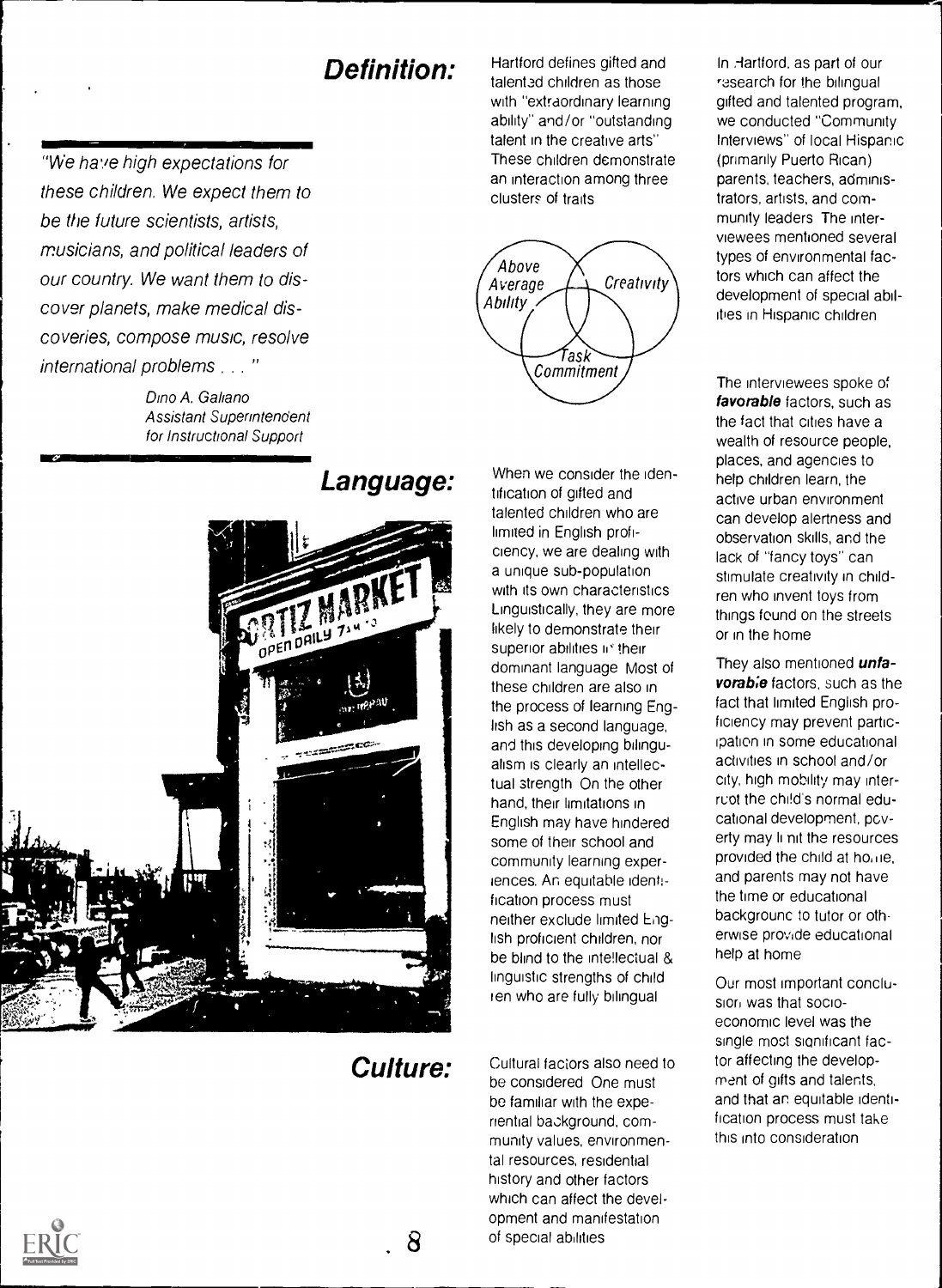# Hartford's Identification System:

Based on our initial research, Hartford developed an identification system that is bilingual, multifaceted, and takes into consideration ule unique environmental and experiential backgrounds of our students Over the years, we have identified over 500 LEP gifted and talented students The identification package appears to be effective, comprehensive and unique in the nation It is based, in part, on the "Revolving Door Identification Model" developed by Dr Joseph Renzulli of the University of Connecticut

An important preliminary step of the entire identification process is the orientation session for classroom teachers, school administration, and other schoolbased personnel The content includes an overview of the "Encendiendo Una Llama" identification system, a discussion of the characteristics cf gifted and talented children, and orientation on some of the aforementioned cultural and linguistic factors

We are focusing our identification effcrts on limited English proficient gifted and talented children, who comprise over 60% of the population in the participating schools However, in order to provide these children with a more linguistically stimulating instructional program and nvironment, and to provide appropriate services to other girted and talented children in the participating schools, we also identify English dominant children using the same process

After completion of the preliminary training, there are three stages to the identification process

Open Recruitment The first stage is "open recruitment", in which the resource teachers actively search for potentially gifted and talented students from a variety of sources The sources include referral by classroom teachers and other school personnel, parental recommendation: students who scored well on standardized tests, students who have received school awards (e g. science fairs, art shows, spelling bees), and the provision of "opportunities for talent to surface"

2. Talent Pool-After<br>a preliminary review Talent Pool-After by the resource teacher, a "Talent Pool" list is formed, with the names of all students with indicators of high ability or potential This review process is designed





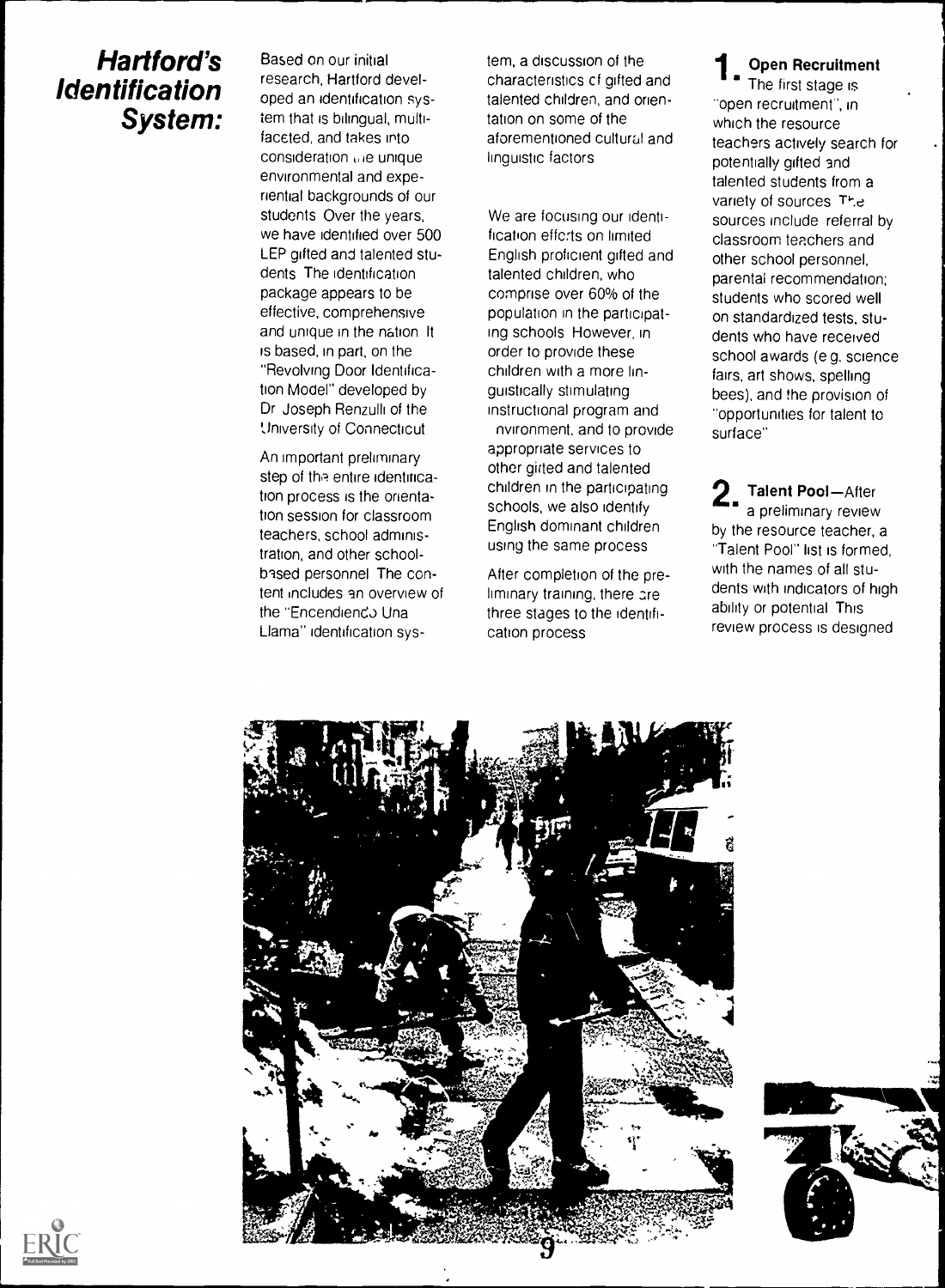to begin the collection of information confirming each Child's abilities, and to weed out students who are clearly inappropriate All talent pool students are eligible for program services, in a form of "trial participation, The trial participation is a very important part of the identification process, in that it enables the resource teachers 'o observe the students more directly, and to provide additional "opportunities for talent to surface" The talent pool approach enables a wider number of students to be served, and thus keeps the process open, especially for disadvantaged students Typically, about 10 to 15% of the total school population is included in the talent poc!

# **3.** Formal Identification other in the fluct stage is **EXECUTE:**

The third stage is "formal identification", in which a select group of participating students are formally identified as intellectually gifted and/or artistically talented, based on the trial participation, supportive test data, and a cumulative record review Hartford uses a "Planning & Placement Team" (PPT) process for this stage The PPT is a group meeting designed to review all available information about an individual child, in order to confirm the formal identification of the child as academically gifted and/or artistically talented, in the context of his or her unique educational background and in comparison with

other referred students The PPT members include the resource teacher, the classroom teacher, the Principal and the parents The end product of the **PPT** is an "Individualized Educational Program" (IEP) The IEP, in addition to specifying individualized educational objectives, officially commits Hartford to providing services to the identified child until the child graduates, leaves the school system or is formally exited because of consistently poor performance

Talent pool students who have not been formally identified through the PPT process remain eligible for services until the end of the year, at which time the resource teacher reviews their status and progress to determine whether or not to retain them in the talent pool for the following year

# Academic vs. Artistic Abilities:

There actually are two parallel identification criteria, one for academic ability and one for artistic abilry (some children qualify under both) In either case the identification process is as described above However, intellectually gifted students are judged on the basis of their academic strengths, whereas artistically talented stucents must show their "above average ability, creativity, and task commitment" in their area of talent (there is no academic requirement for artistically talented students) We rely especially on the opinions of each school's art and music teachers for identifying talent







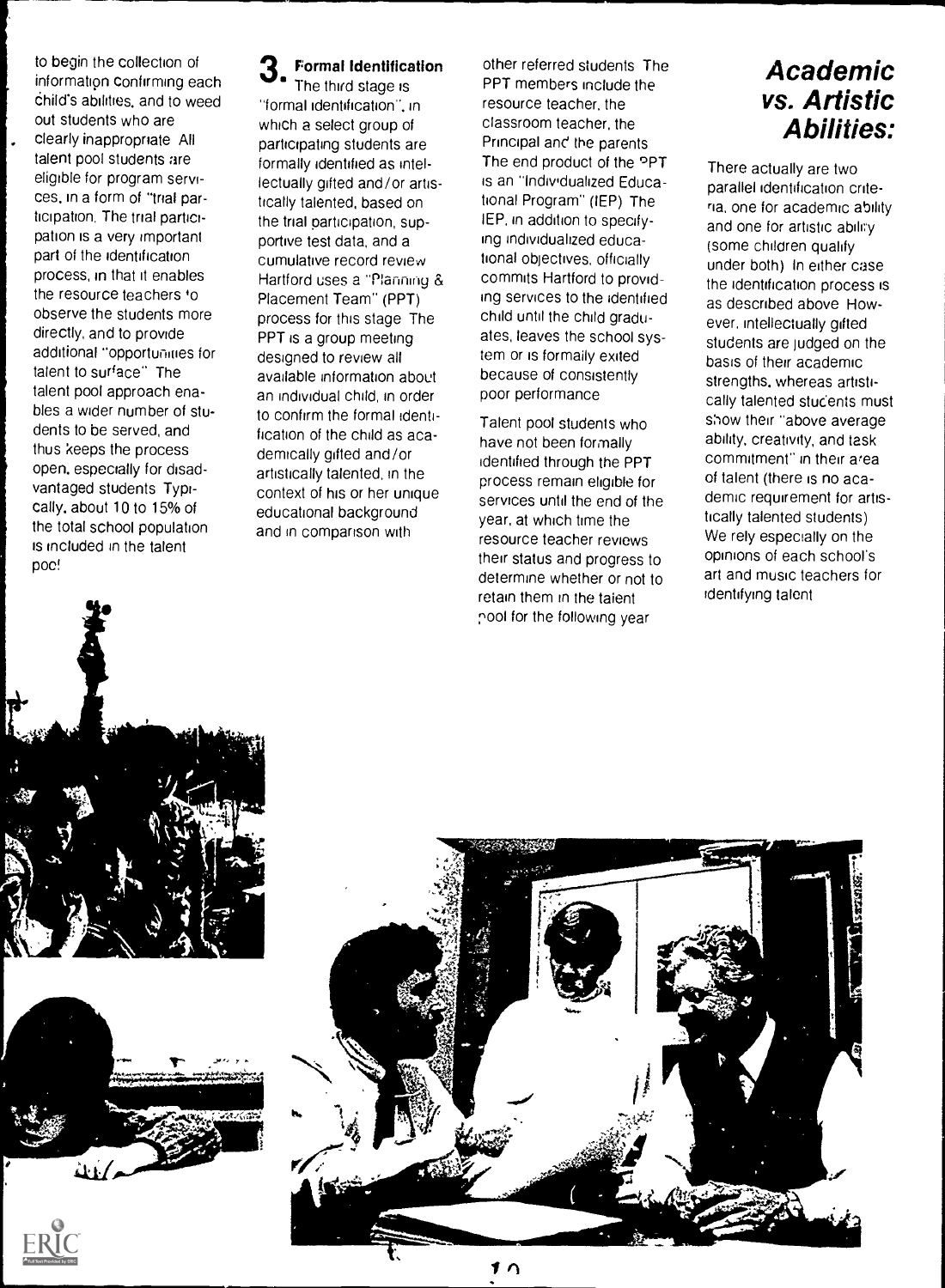# Tests **Administered**

Although we have concluded that the demonstrated performance through trial participation is the most valid indicator of giftedness, we do use three tests to provide supplementary information The tests are administered in the child's dominant language

-Metropolitan Achievement Test (MAT) a test battery, in English, measuring achievement in Language Reading and Math

Comprehensive Test of Basic Skills/Espanol (C T B S /Espanol) a test battery in Spanish, measuring achievement in Lan. guage. Reading and Math

Torrance Test of Creative Thinking (Figural) a three part test, available in English and Spanish, designed to measure four aspects of creative thinking - fluency, flex bility originality and elaboration

# Forms Available:

As part of our identification process, we use a series of locally developed forms, all of which are available for dissemination

#### The Preliminary Referral

Form is used by classroom. leachers to nominate students for the program. and to provide supportive information about them

#### The Individualized Educa-

tional Program is used to record the abilities, strengths and interests of the child, the proficiency levels in English and Spanish, and the instructional objectives and planned activities

#### The Student Interview,

which is available in English and Spanish, is used to interview talent pool students in order to learn more about the child's strengths and interests It also provides "Llama" staff an opportunity to give the chile a brief orientation about the program and the procedures being followed

#### The Parent Interview,

which is also available in English and Spanish, is conducted at school or at home, in order to find out more about the child s home environment and the parents' perceptions of the child s abilities

#### The Cumulative Record

Review provides a convenient summary of pertinent data from the child's cumulative record Items include grades. mobility, teacher comments and information about language development

Conclusion Current estimates are that there are approximately 3,000,000 limited English proficient school children in this country If we use a standard guideline that 10% of a given population is likely to be academically gifted or artistically talented. then we estimate that there are 300,00C gifted and talented limited English

prolit lent chi.dren in this cour.tryi The vast majority of these chilcren are not being identif ed and their potential accomplishments. and contributions to our society may be lost We feel that the identification process described here can help solve that very serious problem





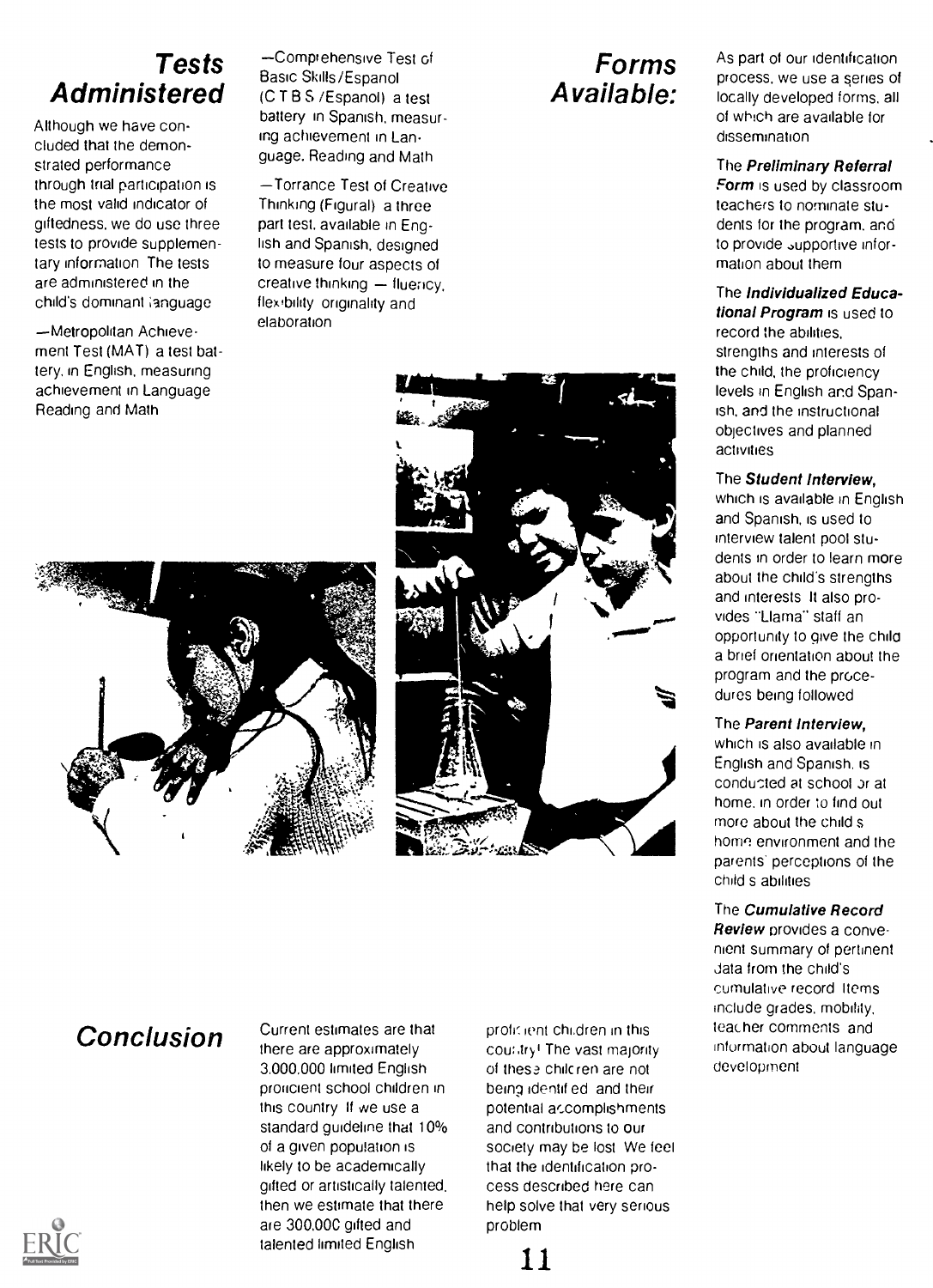

,IIM11.)

Hartford Public Schools Officials:

Board of Ejucation Maria Porrero William H Carey Thelma E Dickerson Courtney W Gardner Marie G Hamilton Richard F Lawlor Sandra E Little Maria C Sanchez

Hernan LaFontaine Superintendent of Schools

Charles Senteio Deputy Superintendent

Dino A Galiano Assistant Superintendent for Instructional Support

Daniel Barstow Project Director Bilingual Gifted and Talented Program

United State Di-bartment  $\ell$ <sup>+</sup> Education Officials Mary Mahoney Pro n Officer Offic<sub>o</sub> of Bilingual Educ allon and Minority. Linotiage Malts



 $\ddot{\phantom{a}}$ 

 $\bar{\mathbf{A}}$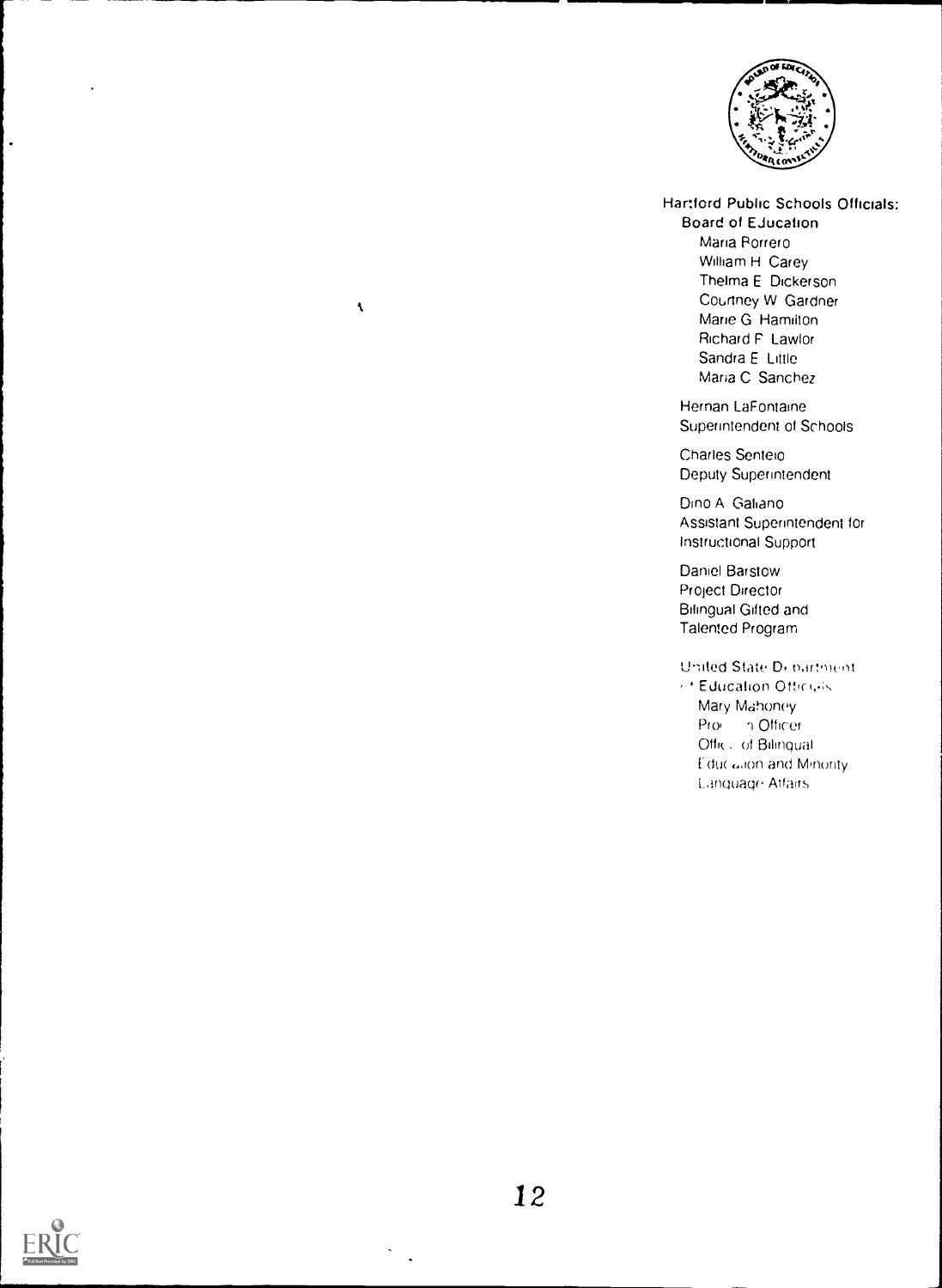

Bilingual Gifted and Talented Program Webster School • 5 Cone Street • Hartford, CT 06105 (203) 722-8931

 $\bullet$ 



13

 $\hat{\mathcal{A}}$ 

 $\ddot{\phantom{0}}$ 

 $\overline{a}$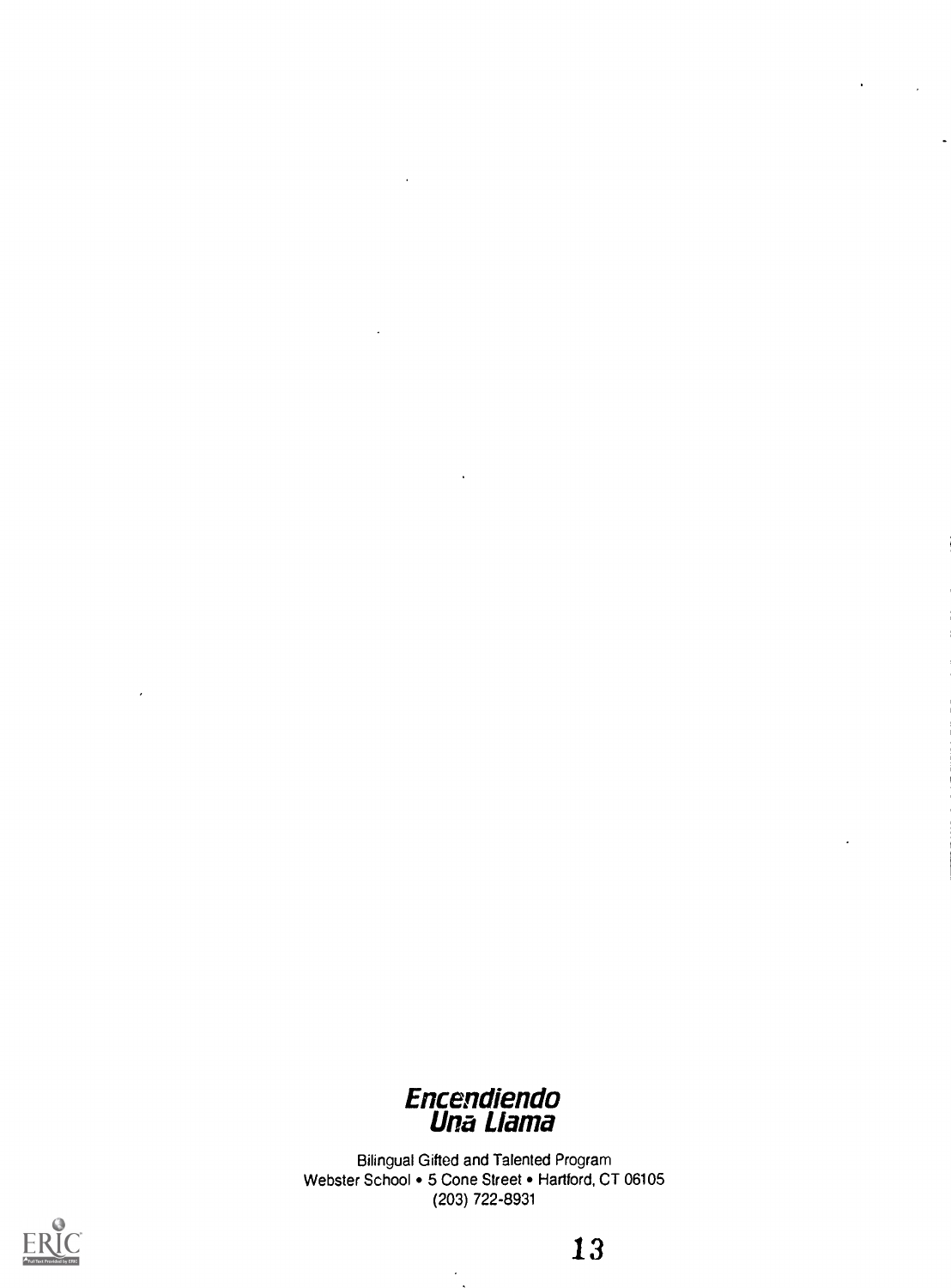# Encendiendo Una Llama

# Instructional Approaches for Bilingual Gifted and Talented Children

 $20/3$ 





14

7195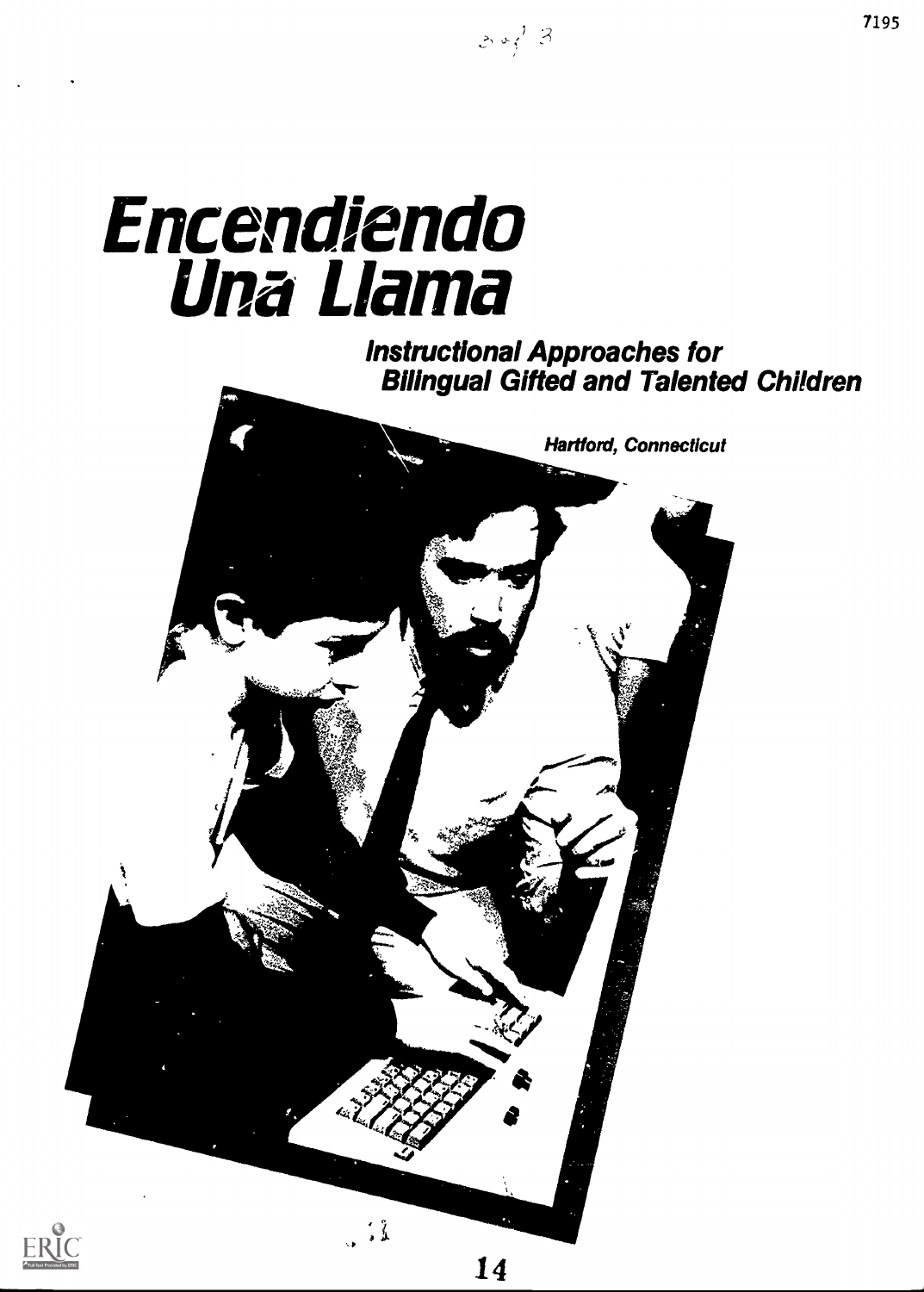#### ©Hartford Public Schools, 1986

This work was developed under a grant with the Office of Bilingual Education and Minority Language Affairs of the United States Department of Education The content, however, does not necessarily reflect the position or policy of OBEMLA/USDE No official endorsement of these materials should be inferred.



These materials were written by Daniel Barstow, Project Director of "Encendiendo Una Llama" Funds for "Encendiendo Una Llama" were provided by the Hartford Public Schools and by a federal grant authorized through Title VII (Bilingual Education Act) of the ESEA -- Academic Excellence Program.<br>  $\frac{15}{15}$ 

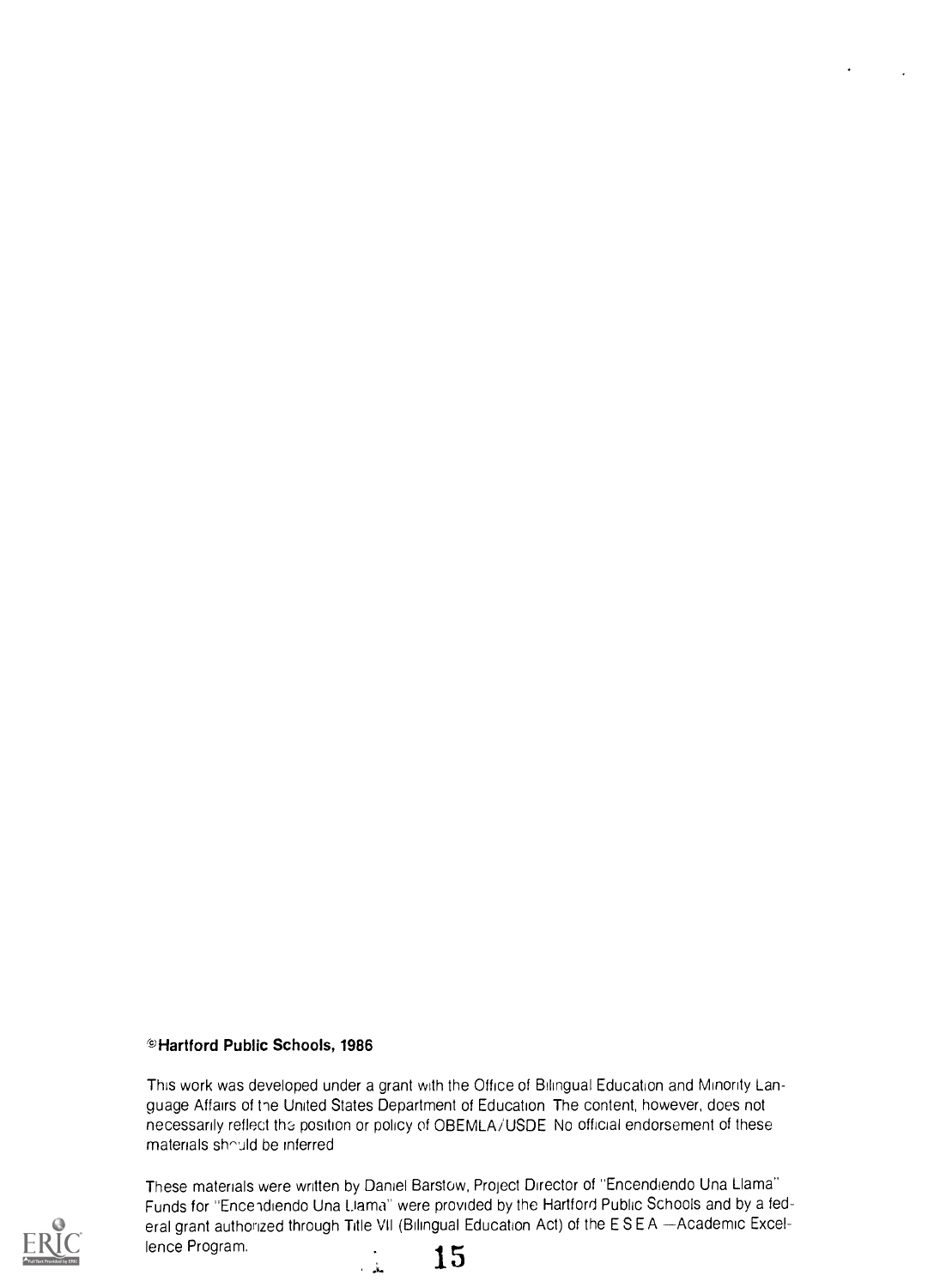"We see bilingualism as an intellectual strength, as one of the advantages that these children bring into our school system.

1911 - 1912 - 1913 - 1914 - 1915 - 1916 - 1917 - 1918 - 1919 - 1919 - 1919 - 1910<br>1911 - 1911 - 1911 - 1911 - 1911 - 1911 - 1911 - 1911 - 1911 - 1911 - 1911 - 1911 - 1911 - 1911 - 1911 - 1911

Hernan LaFontaine Superintendent of Schools



Because of their unique intellectual abilities gifted and talented children are in need of 'differentiated education", with instructional approaches, materials, and curriculum that are different from the mainstream program These children need instructional activities that challenge them, stimulate their higher level thinking skills, develop their oral and written language skills, enrich their experiential background, give them opportunities to apply or transfer what they learn, stimulate creative and productive endeavors, and provide <sub>i</sub>or their affective development All of these activities should be at a higher level of difficulty appropriate to their superior abilities and/or potential

Gifted and talented children who are also limited in English proficiency have unique cultural and linguistic backgrounds which need to be taken into consideration in designing appropriate educational programs Their instructional activities should build on their linguistic strengths Basic subject matter should be taught in their dominant language, while they are developing their proficiency in English Once they have developed fluency in both languages, their bilingualism should be supported and further developed

The instructional units should also respond to the fact that many of these students come from poverty level families and may have had limitations in their educational background This implies that a bilingual gifted and talented program must emphasize enriching their educational background a concept of "educational empowerment" that will

provide them with the skills and experiential background to function or compete with their English speaking peers

Hartford's bilingual gifted and talented program is a multi-faceted, comprehensive program which has been found to be effective in meeting the needs of this unique population It is currently being implemented in three elementary schools in Hartford, and has been in operation since 1979 We serve children in grades K-6 The instructional approaches described here take into consideration the factors mentioned above, relating to gifted and talented education on the one hand, and bilingual education on the other

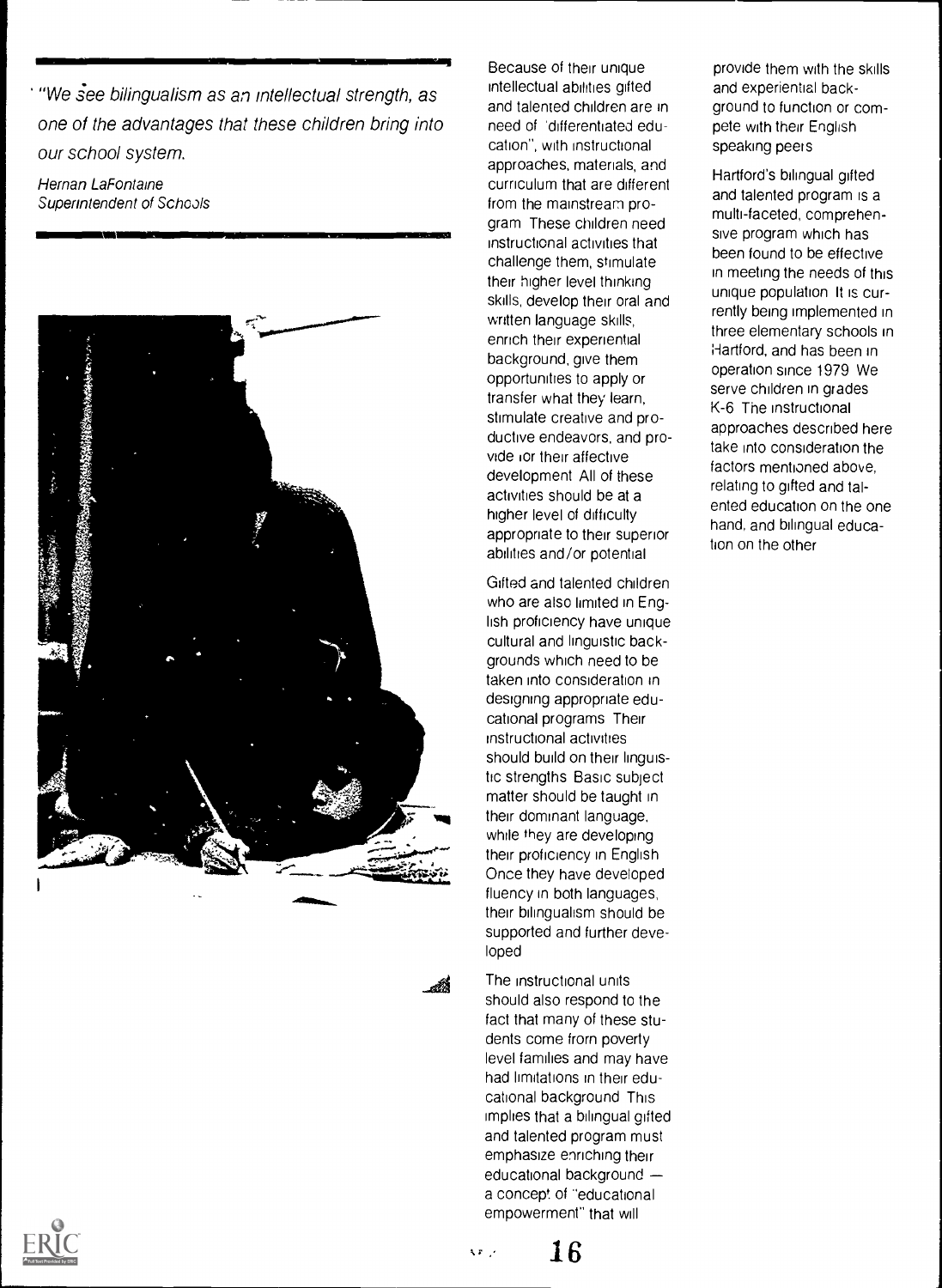## Prog. am Model:

There are three primary components of the program model

#### Resource Room

**Each school has a** resource room and a fulltime resource teacher Each resource teacher is bilingual and has received specialized training in gifted and talented education The resource room has a wide range of materials, both in English and in Spanish Instructional activities which take place on a part-time "pull-out" basis, emphasize small group instruction and independent projects The resource teacher also acts as a facilitator to support instructional activities taking place in the regular classroom

**After School** Solected Frogram-Selected students also participate in an after school program (4 days per week), which is staffed by regular classroom teachers who are trained, and paid, to teach in the after school program Each teacher has an area of expertise, such as science, language, computers or art Instructional activities in the after school program are similar to the resource room activities The atter school program provides the opportunity to extend the student's day

Regular Classroom  $\mathbf{\mathcal{Q}}$  Component-The regular classroom is an important component of a resource program in that the gifteu and talented children spend most of their time with the regular classroom teacher Where appropriate, their instruction is accelerated in reading and math With the support of the resource teacher, enrichment activities also take place in regular classroom, especially when the identified children complete their regular classroom work before their peers

# Staff Development:

For the instructional program to be effective and well-integrated, staff development activities are essential Our staff development efforts focus on three groups

#### Resource teachers

receive the most intensive training, which includes summer workshops, after school training, and university courses.

#### After school teachers

participate in a one-week pre-service orientation session (4 afternoons), and meet periodically to review progress and problems

#### Classroom teachers

receive initial orientation about the bilingual gifted and talented program through one of their regularly scheduled staff meetings Although this is not enough time to give an indepth presentation, the teachers are invited to participate in subsequent optional training sessions

which focus on particular topics of interest or concern

#### Furthermore, an Enrichment Team has been formed in each school The Enrichment Team consists of the resource teacher and several classroom teachers.

The objective of the team is to meet together for cooperative discussion planning, and coordination of gifted and talented program activities in the school, with a special emphasis on the regular classroom component





للأرادر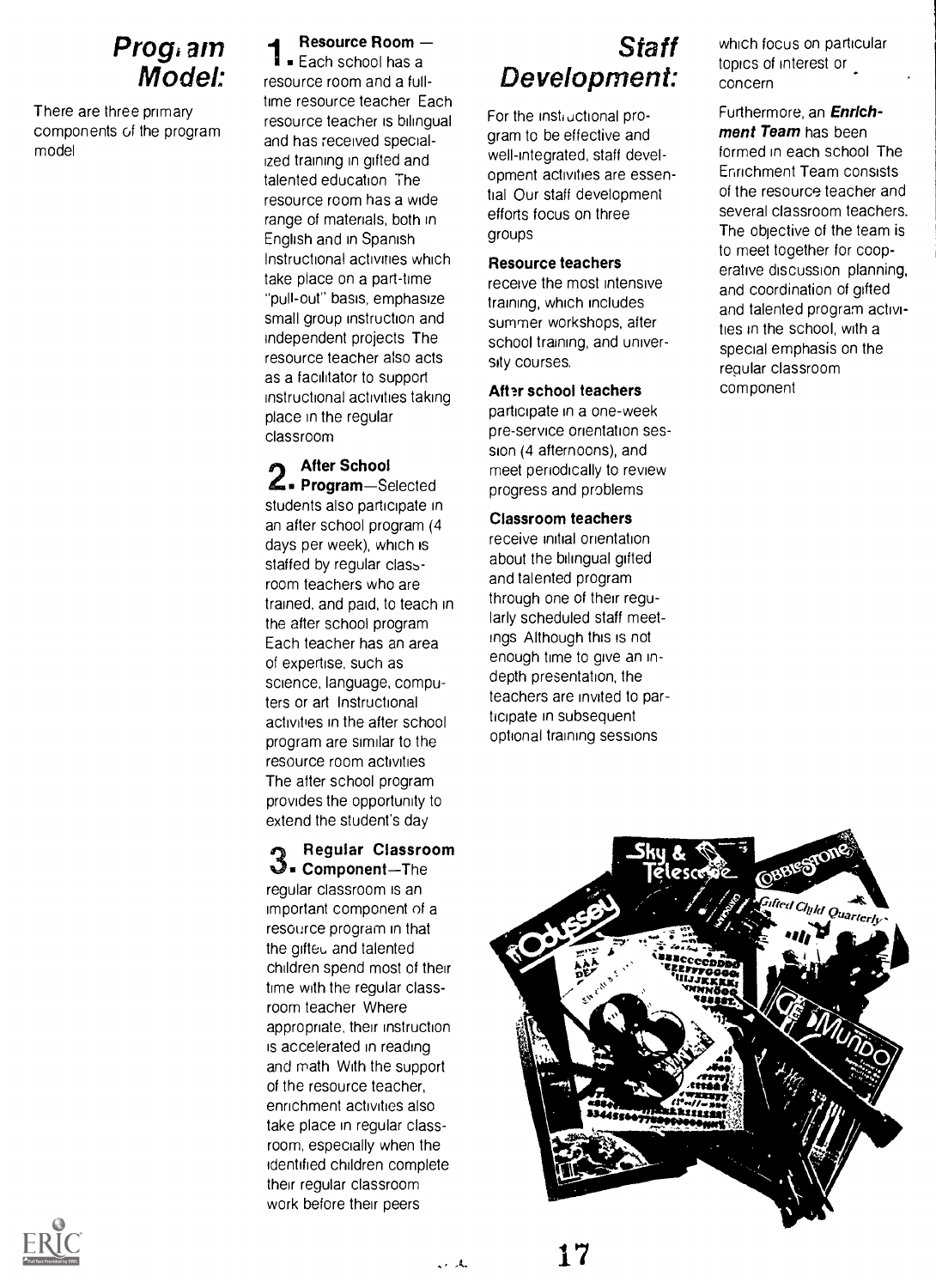## Student Needs Assessment

During the identification process, student strengths, needs, and interest areas are assessed Information for this purpose comes from test results, and from the subjective observations and comments of the parents and teachers This information is carefully reviewed by the resource teacher Throughout the year, additional assessments of student needs and interests are accomplished through various student questionnaires, and through "activities for talent to surface" For those students who are formally identified through the "Planning & Placement Team" (PPT) process, individuai instructional objectives are determined and recorded using the "Individualized Educational Program" (IEP) forms These forms were developed to record strengths, weaknesses, and interests, as

well as levels of linguistic ability, and behavioral characteristics The portion of the IEP dealing with the educational plan includes objectives for the gifted and talented resource room and for the regular classroom component, as well as specifying counseling needs where appropriate Coordination among the instructional components is essential



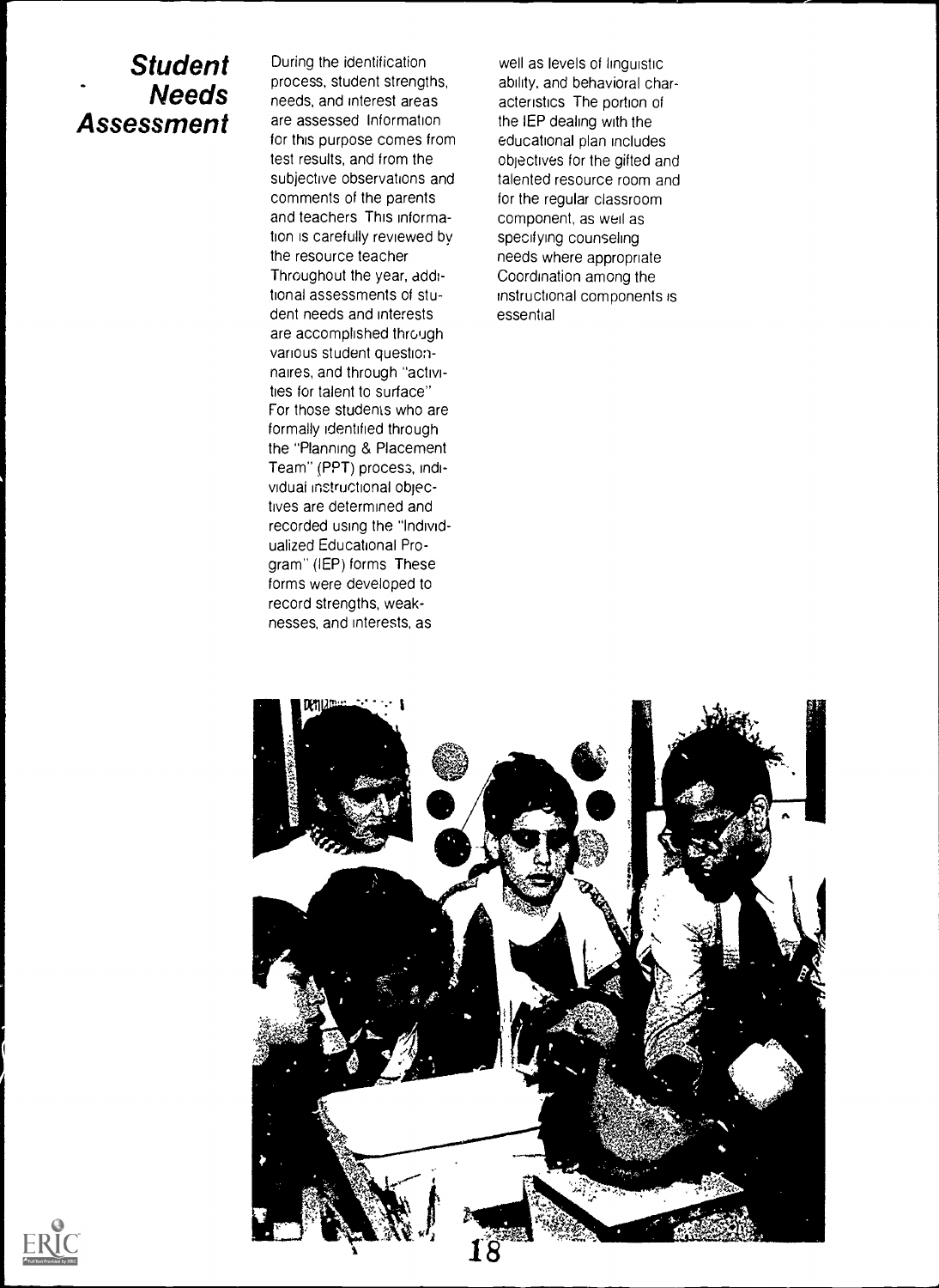# **Curriculum** Guidelines:

There is a wealth of curriculum units and materials available in the field of gifted and talented education There also is a wealth of curriculum units and materials available in tne field of bilingual education Over the several years of implementation of Hartford's bilingual gifted and talented program, project staff have reviewed and attempted to select some of the best materials availaole in each of the fields. In addition, because of the novelty of the field of bilingual gifted and talented education, staff tound it necessary to adapt and develop their own curriculum units and activities This involved a great deal of creativity and sophistication on the parts of the full-time staff and the teachers in the after school program

Enrichment Triad: One of the cornerstones of our instructional approach is the "Enrichment Triad" as conceived by Dr. Joseph Renzulli. The Enrichment Triad, as illustrated below, encompasses three types of instructional activities

## Type I-General Explora-

tory Activities refers to the provision of a range of enrichment activities to expose children to new topics. These activities can include speakers, field trips, videotapes, learning centers, bulletin boards, etc

#### Type II-Group Training

Activities refers to the development of skills related to the specific area(s) of student interest For example, a student interested in oral history might need training in the use of a tape recorder, how to write probing quesiions, and hcw to conduct an exploratory interview Skill development activities also include the development of critical and creative thinking skills

Type III-individual and Small Group Investigations of Real Problems refers to the independent projects which are the culmination of the student work in the gifted and talented program Individual and

small group projects involve the students in first-hand inquiry, creative development, and a final product which has a real world audience The topics relate to areas of personal interest for the students

**Bilingual Education-The** other cornerstone of our instructional activities relates to our philosophy of bilingual education. In this regard we work in the context of and in cooperation with Hartford's existing bilingual program. Students in Hartford's bilingual program are taught basic subject matter in their dominant language, while also participating in English as a second language classes Students are first taught to read in their dominant language Once they have mastered reading in that language and have also developed their English oral language skills, they are then taught to read in English





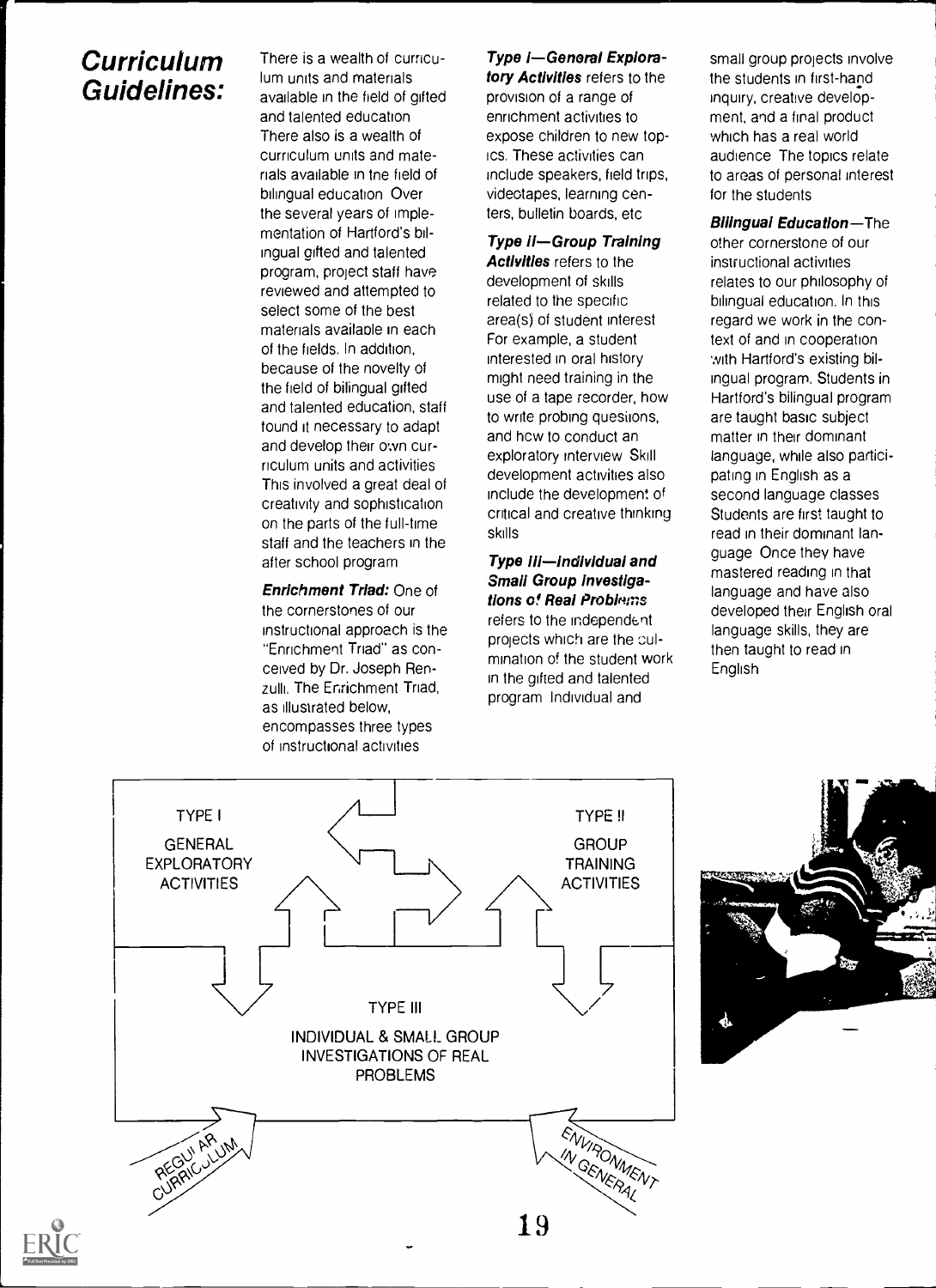While the curriculum of the bilingual gifted and talented program does not include basic subject matter instruction, we do attempt to develop language skills in both languages. Most of our instructional units are available in English and in Spanish. Until a student develops sufficient proficiency in English he or she participates in activities that are primarily in Spanish. Students who are bilingual (proficient in both languages) can participate in activities in either language. However, in all cases we attempt to use both languages, in order to provide vocabulary enrichment and to challenge the students to develop and utilize full bilingual proficiency

Because of the superior language abilities of these bilingual gifted and talented students, there are some special features to our language development *<u>c*ctivities</u>

most of these children, can learn language more quickly, so there is an accelerated approach to English language development

-there is an extra emphasis on learning correct use of English and Spanish (higher standards and expectations)

more enriched vocabulary is used

-higher level reading assignments are given in both languages

It should be pointed out that the bilingual gifted and talented program is an integrated program in that English dominant children also participate in the program In each of the participating schools, the bilingual gifted program is the only gifted program in the school, and all children are eligible to participate, regardless of dominant language



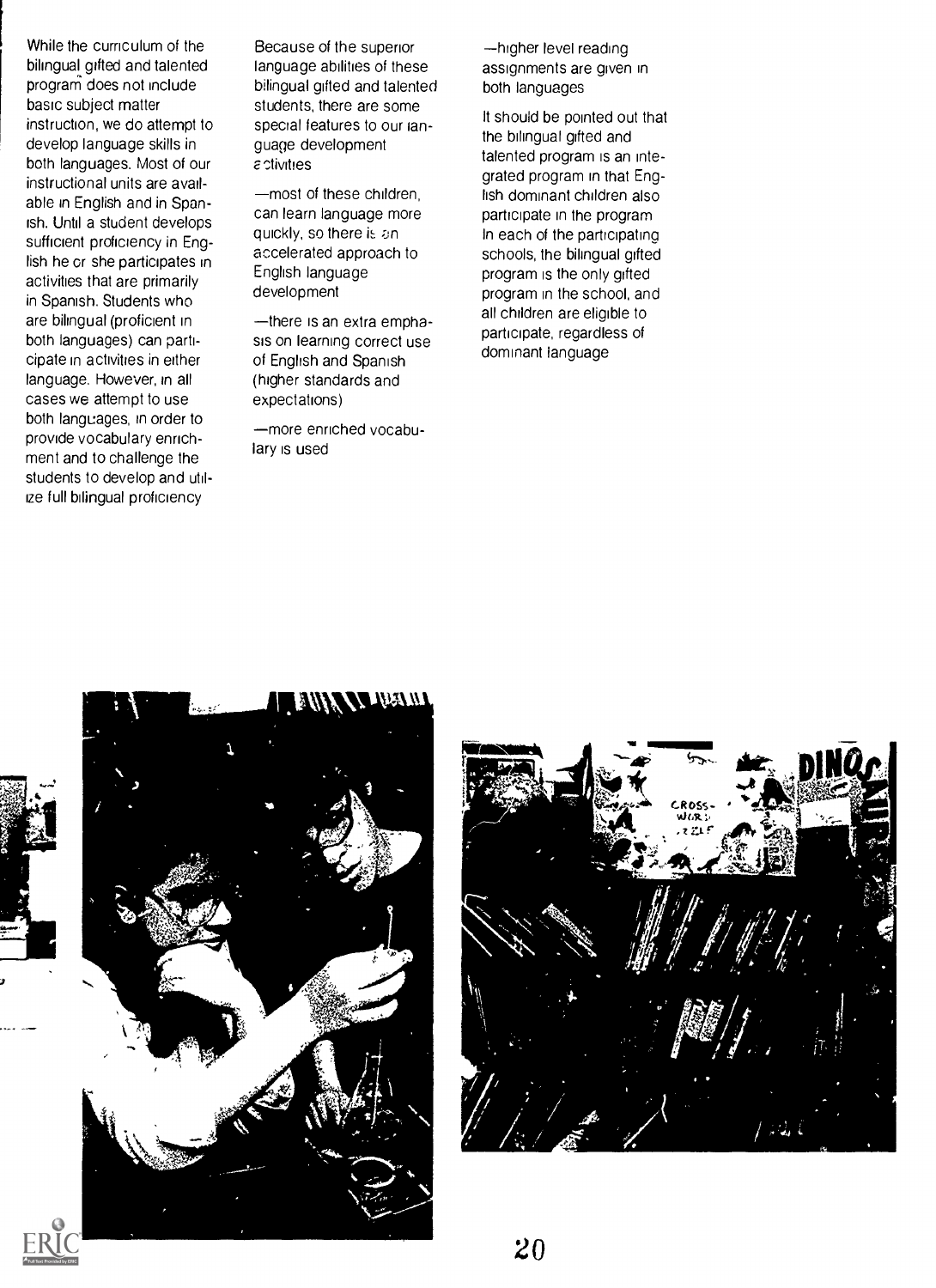# Sample Curriculum Units

Based on these guidelines and strategies, a variety of curriculum units have been developed and implemented in the resource roc. n and after school programs These units are based on a theme or topic, emphasize student involvement, and lead to specific products at the end of the units Some samples are

#### **1** Guidebook Community Resource

Several third, fourth, and fifth grade students studied resource places in the city of Hartford in order to be able to use them on their own They also prepared a biiingual guidebook to these resource centers, which was distributed to parents



#### Science Reading Several fifth and sixth grade students were taught special techniques for reading science books The program included a trip to the Talcott Mountain

#### 3. Other Countries<br>3. of the World **Other Countries**

Science Center

Several third and fourth grade students learned how to write reports at the same time as they independently researched the lives of people in other countries. The activities included communication with people in other countries by ham radio

## Newspaper

**4** Newspaper<br>Several fourth, fifth, and sixth grade students developed a newspaper for the program, which emphasized advanced newspaper skills such as lay-out, editorials, and wellwritten articles.

#### $\bf 5$  . "Artistas a la Orden"<br>white at your "Artistas a la Orden"

Service")

Within the context of the ongoing art classes, individual student artists vere asked by other teachers or students to do specific art work, such as pictures for the newspaper, sets for a play, or 3-dimensional displays to accompany student projects

## 6"Bilingual Urban  $6.$   $\frac{D_{\text{Burgers}}}{\text{Adventure}}$

In one special project, the Project Director and a group of students developed a computer-based "bilingual Urban Adventure" game, in which users learn about the esources of Hartford, by exploring them through the computer The program uses a light pen, and a spech synthesis device.

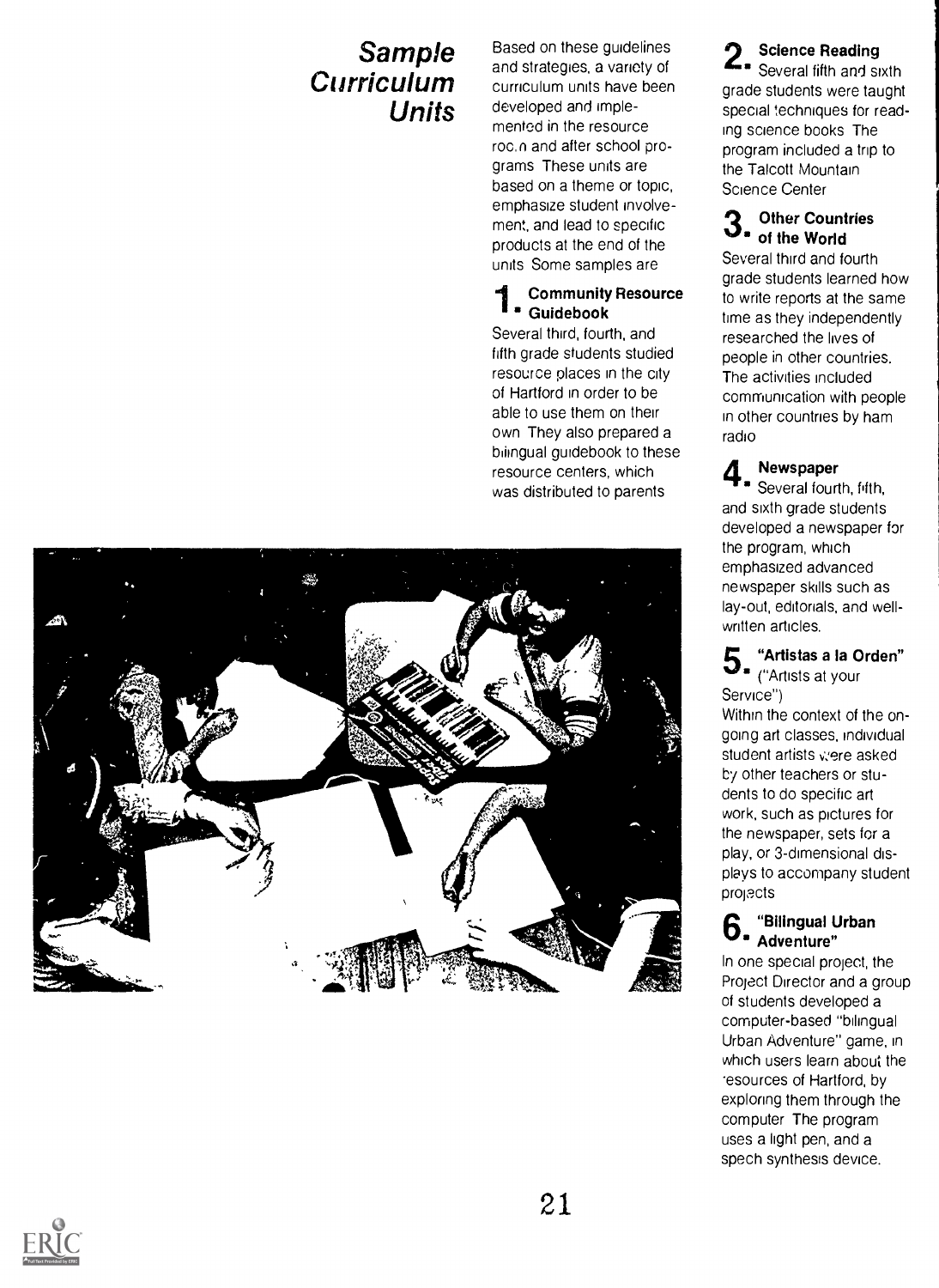# Computers The bilingual gifted and

talented program has made extensive use of computers acquired through local funds and a special grant from hie Apple Education Foundation Currently each center has tnree Apple computers, which are used in a variety of ways

-students write programs in BASIC and Logo

students and teachers put together school newspapers with a word-processor

children learn geometric relationships while playing with computer graphics

children develop creativity and artistic expression by using a Koala Pad and other graphic devices

-students use telecommunications to access wr.ather data, in order for them ;o learn aLout the weather and make their own forecasts

-staff maintain student records using a computerized data base



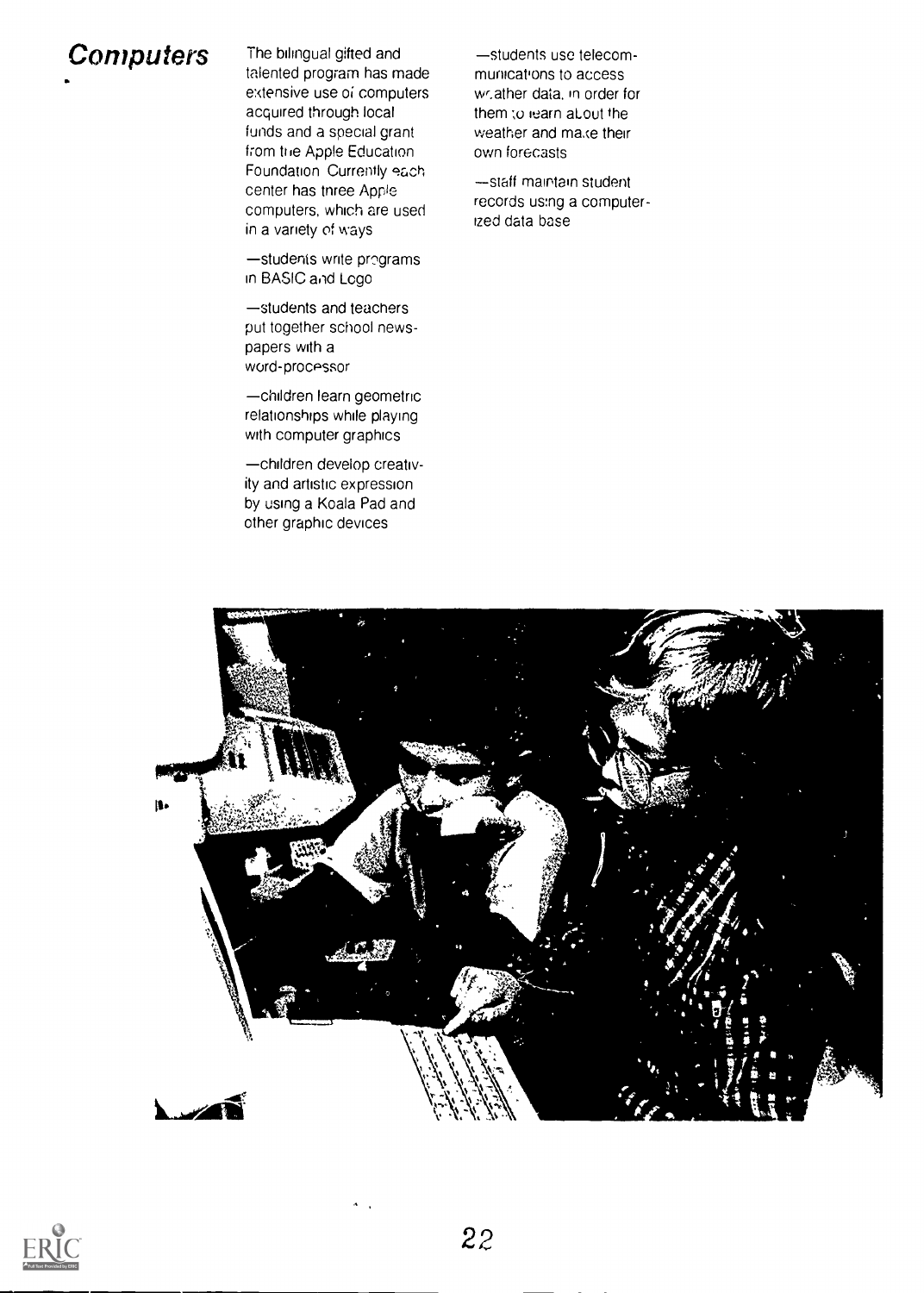# **Dissemination** Related to the area of  $m$ structional approaches,<br> **Materials:** we have the following ma

we have the following materials available for dissemination

Language development for bilingual gifted and talented: a packet of materials providing more details about instructional approaches and activities for bilingual language development

#### "Bilingual

"Interest-a-lyzer": an adaptation of Dr Renzulli's nterest-a-lyzer" which uses a questionnaire format to determine areas of student interest Our adaptation is available in English and Spanish.

Bilingual computer applications: a packet of materials detailing a variety of ways that computers can be used in a bilingual gifted and talented program

Conclusion Readers of this document are likely to come from either of two perspectives those with a L 3ckground in gifted and talented education, and those with a background in bilingual education. We hope that the information presented here will help each group better understand the instructional considerations pertinent to the other

> We feel that it is essential for bilingual gifted and talented children to receive the benefits of both bilingual education and gifted and talented education Without either, the potential contributions of these exceptional children may be lost.

With both, they are likely to become the future intellectual and artistic leaders of our country



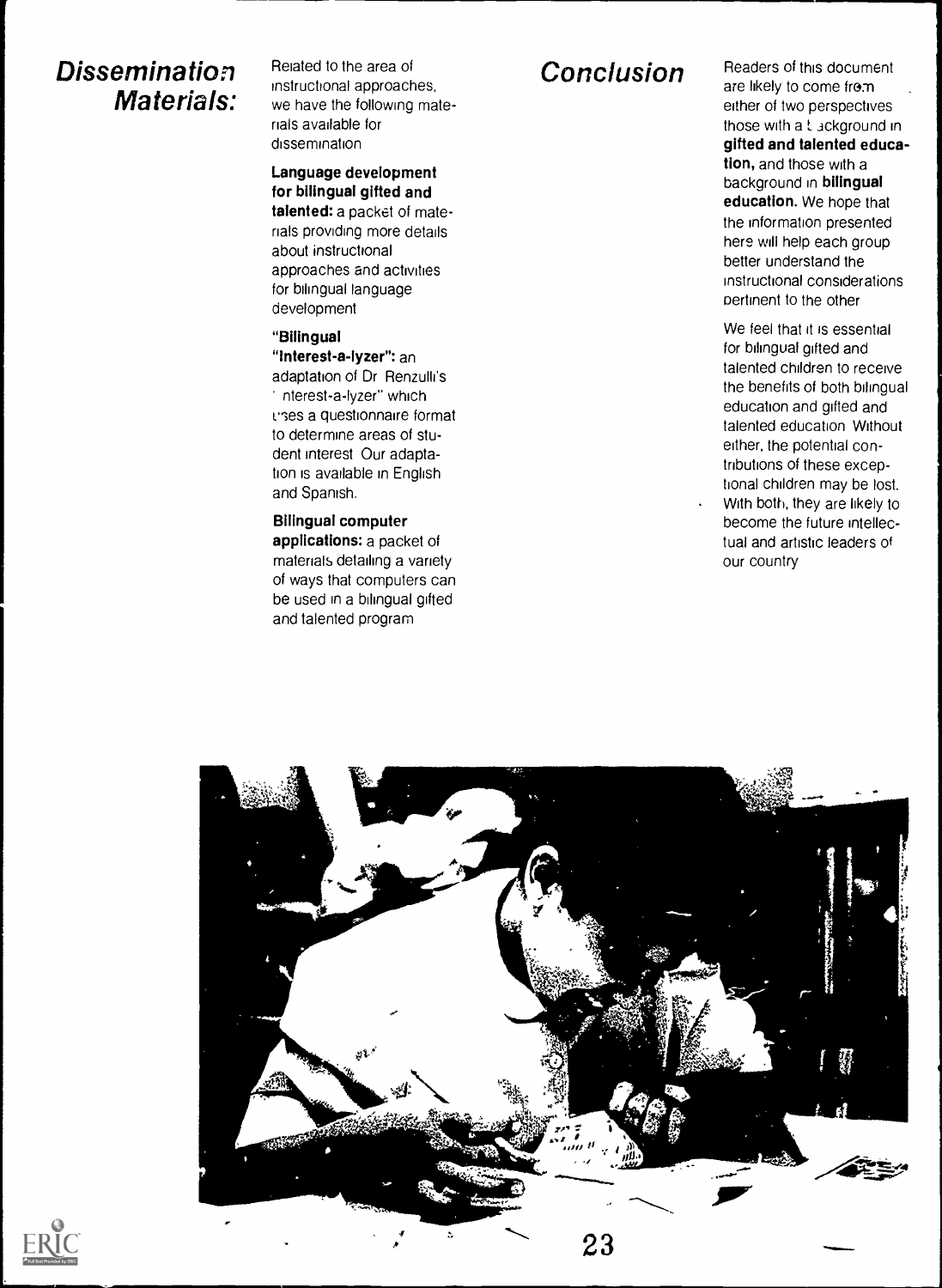

Hartford Public Schools Officials

**Braid of Education** Maria Borrero William H Carey Thelma E Dickerson Courtney W Gardner Marie G Hamilton Richard P Lawlor Sandra E Little Maria C Sanchez

Hernan LaFontaine Superintenden<sup>of</sup> Schools

Charles Senteio Deputy Superintendent

Dino A Galiano Assistant Superintendent for Instructional Support

Daniel Barstow Project Director Bilingual Citted and Talented Program

andrid State Deportment

**CEducations** CHimas Mary Mahoney Program Officer Office of Bilingual Education and Minority Language Affairs